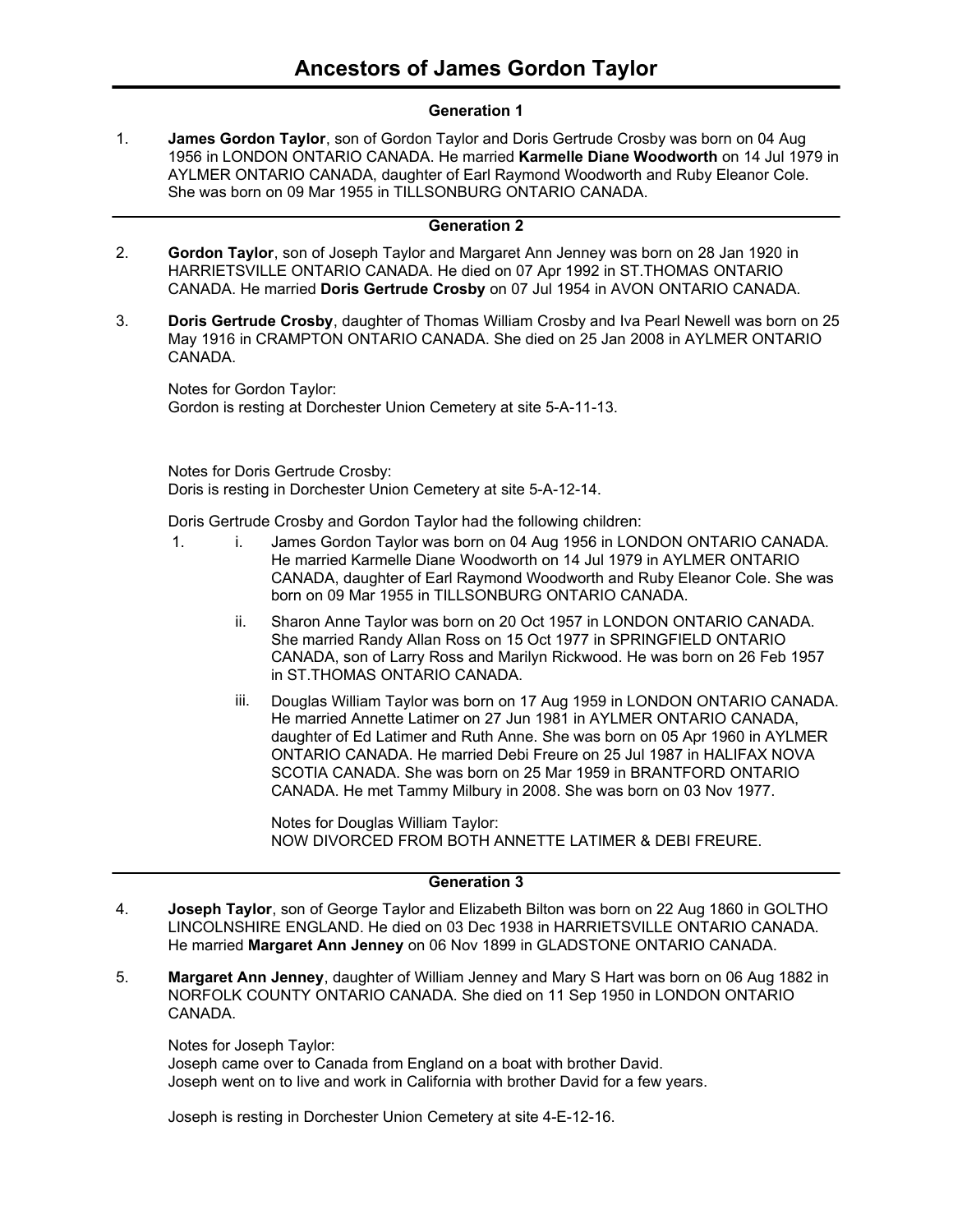Notes for Margaret Ann Jenney: Margaret is resting in Dorchester Union Cemetery at site 4-E-12-15.

Margaret Ann Jenney and Joseph Taylor had the following children:

- i. Norman Taylor was born on 18 Dec 1898 in HARRIETSVILLE ONTARIO CANADA. He died on 03 Feb 1973 in CALGARY ALBERTA CANADA. He married Dorothy Cutforth in 1931 in CALGARY ALBERTA CANADA, daughter of Sidney Cutforth and Mary Streeting. She was born on 13 Aug 1914 in CALGARY ALBERTA CANADA. She died on 26 Jun 1946 in CALGARY ALBERTA CANADA.
- ii. Dora Taylor was born on 20 Jul 1900 in HARRIETSVILLE ONTARIO CANADA. She died on 07 Sep 1957 in MOUNT FOREST ONTARIO CANADA. She married Reginald Arthur Jarvis on 12 Jan 1925 in LONDON ONTARIO CANADA, son of Tom Arthur Jarvis and Minnie Glover. He was born on 21 Oct 1900 in HITHER-GREEN LEWISHAM LONDON ENGLAND. He died on 11 Aug 1965 in LONDON ONTARIO CANADA.
- iii. Fred Taylor was born on 26 Apr 1902 in HARRIETSVILLE ONTARIO CANADA. He died on 13 Oct 1979 in CALGARY ALBERTA CANADA. He married Clara Streeting on 09 Feb 1922 in CALGARY ALBERTA CANADA, daughter of John William Streeting and Mary Jane Meadows. She was born on 29 Jan 1904 in Widnes Cheshire England. She died on 24 Jun 1939 in CALGARY ALBERTA CANADA. He married Sheilah Sharp on 15 Jul 1950 in CRANBROOK BC CANADA. She was born on 27 Jul 1915 in LACOMBE ALBERTA CANADA. She died on 31 Jan 2001 in LACOMBE ALBERTA CANADA.
- iv. Mary Taylor was born on 11 Dec 1903 in HARRIETSVILLE ONTARIO CANADA. She died on 03 Aug 1998 in INGERSOLL ONTARIO CANADA. She married George Lewis Johnson on 26 Nov 1921 in HARRIETSVILLE ONTARIO CANADA, son of Joseph John Johnson and Frances Geary. He was born on 01 Aug 1899 in VERSCHOYLE ONTARIO CANADA. He died on 03 Jun 1948 in INGERSOLL ONTARIO CANADA. She married William Wright on 12 Jul 1958 in WOODSTOCK ONTARIO CANADA. He was born on 12 Jan 1901 in INGERSOLL ONTARIO CANADA. He died on 01 Apr 1994 in INGERSOLL ONTARIO CANADA.

Notes for Mary Taylor:

Mary (Taylor) Johnson married William `Bill` Wright on July 12 1958 in Woodstock , and is now resting at Ingersoll Rural Cemetery with both George & Bill.

- v. Alice Taylor was born on 02 Mar 1907 in HARRIETSVILLE ONTARIO CANADA. She died on 06 Apr 1992 in WOODSTOCK ONTARIO CANADA. She married Clarence Frank Knott on 28 Oct 1925 in WOODSTOCK ONTARIO CANADA, son of Charles Knott and Jeanette Ashfield. He was born on 22 Jul 1896 in BEACHVILLE ONTARIO CANADA. He died on 23 Jul 1975 in WOODSTOCK ONTARIO CANADA.
- vi. George Benjamin Taylor was born on 13 Aug 1914 in HARRIETSVILLE ONTARIO CANADA. He died on 12 Jun 1996 in ST.THOMAS ONTARIO CANADA. He met Eva McCallum. She was born on 12 Feb 1902. She died on 18 Jan 1984 in AYLMER ONTARIO CANADA.
- vii. Elsie Taylor was born on 23 Oct 1916 in HARRIETSVILLE ONTARIO CANADA. She died in Nov 1916 in HARRIETSVILLE ONTARIO CANADA.
- viii. Annie Blanche Taylor was born on 25 Jun 1918 in HARRIETSVILLE ONTARIO CANADA. She died on 16 Mar 2009 in PORT DOVER ONTARIO CANADA. She married Earl Elroy Brooks on 14 Aug 1935 in AYLMER ONTARIO CANADA, son of Morgan S Brooks and A Muriel Rohrer. He was born on 15 Feb 1915 in PORT ROWAN ONTARIO CANADA. He died on 09 Jan 2001 in PORT ROWAN ONTARIO CANADA.
- 2. ix. Gordon Taylor was born on 28 Jan 1920 in HARRIETSVILLE ONTARIO CANADA.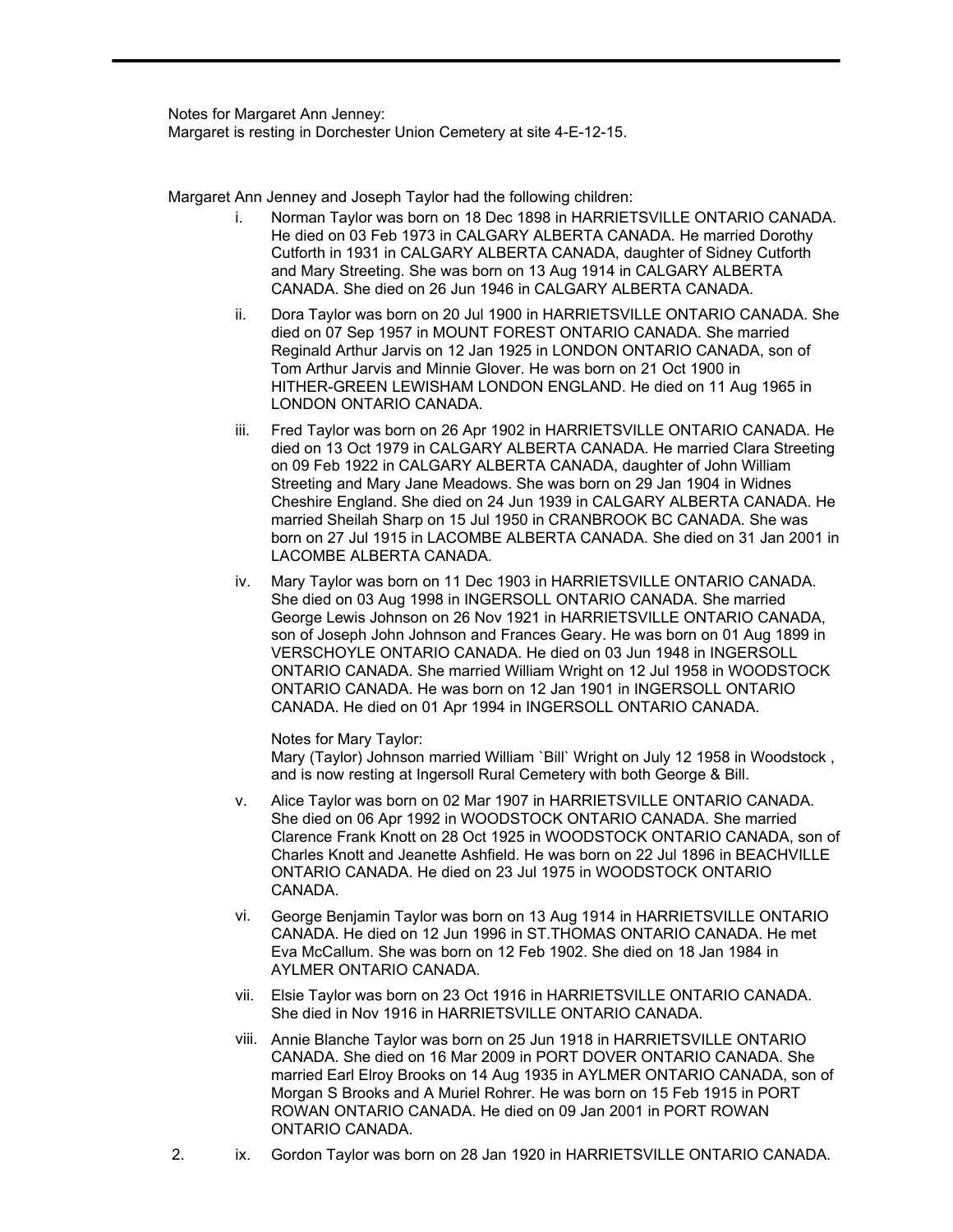He died on 07 Apr 1992 in ST.THOMAS ONTARIO CANADA. He married Doris Gertrude Crosby on 07 Jul 1954 in AVON ONTARIO CANADA, daughter of Thomas William Crosby and Iva Pearl Newell. She was born on 25 May 1916 in CRAMPTON ONTARIO CANADA. She died on 25 Jan 2008 in AYLMER ONTARIO CANADA.

- **Thomas William Crosby**, son of William Ward Crosby and Mary Pearce Stone was born on 08 Feb 1888 in DEREHAM CENTRE ONTARIO. He died on 03 Sep 1992 in ST.THOMAS ONTARIO CANADA. He married **Iva Pearl Newell** on 04 Apr 1912 in CRAMPTON ONTARIO CANADA. 6.
- **Iva Pearl Newell**, daughter of John Robert Newell and Sarah Jane Pike was born on 02 Mar 1886 in NORTH DORCHESTER ONTARIO CANADA. She died on 17 Sep 1965 in INGERSOLL ONTARIO CANADA. 7.

Iva Pearl Newell and Thomas William Crosby had the following children:

2. ix.

- i. John William Crosby was born on 20 Oct 1913 in DEREHAM CENTRE ONTARIO. He died on 09 Apr 1999 in LONDON ONTARIO CANADA. He married Marjorie Agnes Roberts on 21 Sep 1940 in SALFORD ONTARIO CANADA, daughter of Judson Roberts and Agnes Magill. She was born on 01 Aug 1911 in SALFORD ONTARIO CANADA. She died on 07 Aug 1989 in INGERSOLL ONTARIO CANADA.
- 3. ii. Doris Gertrude Crosby was born on 25 May 1916 in CRAMPTON ONTARIO CANADA. She died on 25 Jan 2008 in AYLMER ONTARIO CANADA. She married Gordon Taylor on 07 Jul 1954 in AVON ONTARIO CANADA, son of Joseph Taylor and Margaret Ann Jenney. He was born on 28 Jan 1920 in HARRIETSVILLE ONTARIO CANADA. He died on 07 Apr 1992 in ST.THOMAS ONTARIO CANADA.
	- iii. Delmer Crosby was born on 09 Nov 1918 in CRAMPTON ONTARIO CANADA. He died on 10 Mar 2003 in INGERSOLL ONTARIO CANADA. He married Ethel Howe McLean on 08 Jun 1946 in RIDEAU FERRY ONTARIO CANADA. She was born on 24 Nov 1918 in LANARK COUNTY ONTARIO CANADA.
	- iv. Gretta (Gussie Pearl) Crosby was born in Feb 1921 in CRAMPTON ONTARIO CANADA. She died on 14 Feb 1921 in DORCHESTER ONTARIO CANADA.
	- v. Edward Roy Crosby was born on 27 Mar 1926 in CRAMPTON ONTARIO CANADA. He died on 28 Aug 2001 in LONDON ONTARIO CANADA. He married Marjorie Verna Noble on 20 Mar 1954 in CRAMPTON ONTARIO CANADA, daughter of George Noble and Verna ?. She was born on 28 Jan 1932 in THAMESFORD ONTARIO CANADA. She died on 13 Aug 2011 in LONDON ONTARIO CANADA.
	- vi. Myrtle Francis Crosby was born in Feb 1928 in CRAMPTON ONTARIO CANADA. She died on 29 May 1928 in DORCHESTER ONTARIO CANADA.

# **Generation 4**

- **George Taylor**, son of Benjamin Taylor and Sarah Emmerson was born about 1823 in SCOTHERN LINCOLNSHIRE ENGLAND. He died on 11 Dec 1888 in SCOTHERN LINCOLNSHIRE ENGLAND. He married **Elizabeth Bilton** on 20 Mar 1845 in SCOTHERN LINCOLNSHIRE ENGLAND. 8.
- **Elizabeth Bilton**, daughter of John Bilton and Ann Willis was born in 1823 in OSGODBY LINCOLNSHIRE ENGLAND. She died on 18 Jul 1875 in GOLTHO LINCOLNSHIRE ENGLAND. 9.

Elizabeth Bilton and George Taylor had the following children:

- i. Benjamin Taylor was born in 1846 in SCOTHERN LINCOLNSHIRE ENGLAND. He died in check if 2 ben taylors in scothern (see john) (Buried Middlesborough New Cemetery 2 Jul 1891). He married Ann Todd. She was born in 1847 in KIRK HAMMERTON YORKSHIRE ENGLAND.
- ii. John Taylor was born in 1848 in SCOTHERN LINCOLNSHIRE ENGLAND. He married Eliza Betsy Foster. She was born in 1851 in DUNHOLME LINCOLNSHIRE ENGLAND.
- iii. Charles Taylor was born in 1848 in SCOTHERN LINCOLNSHIRE ENGLAND.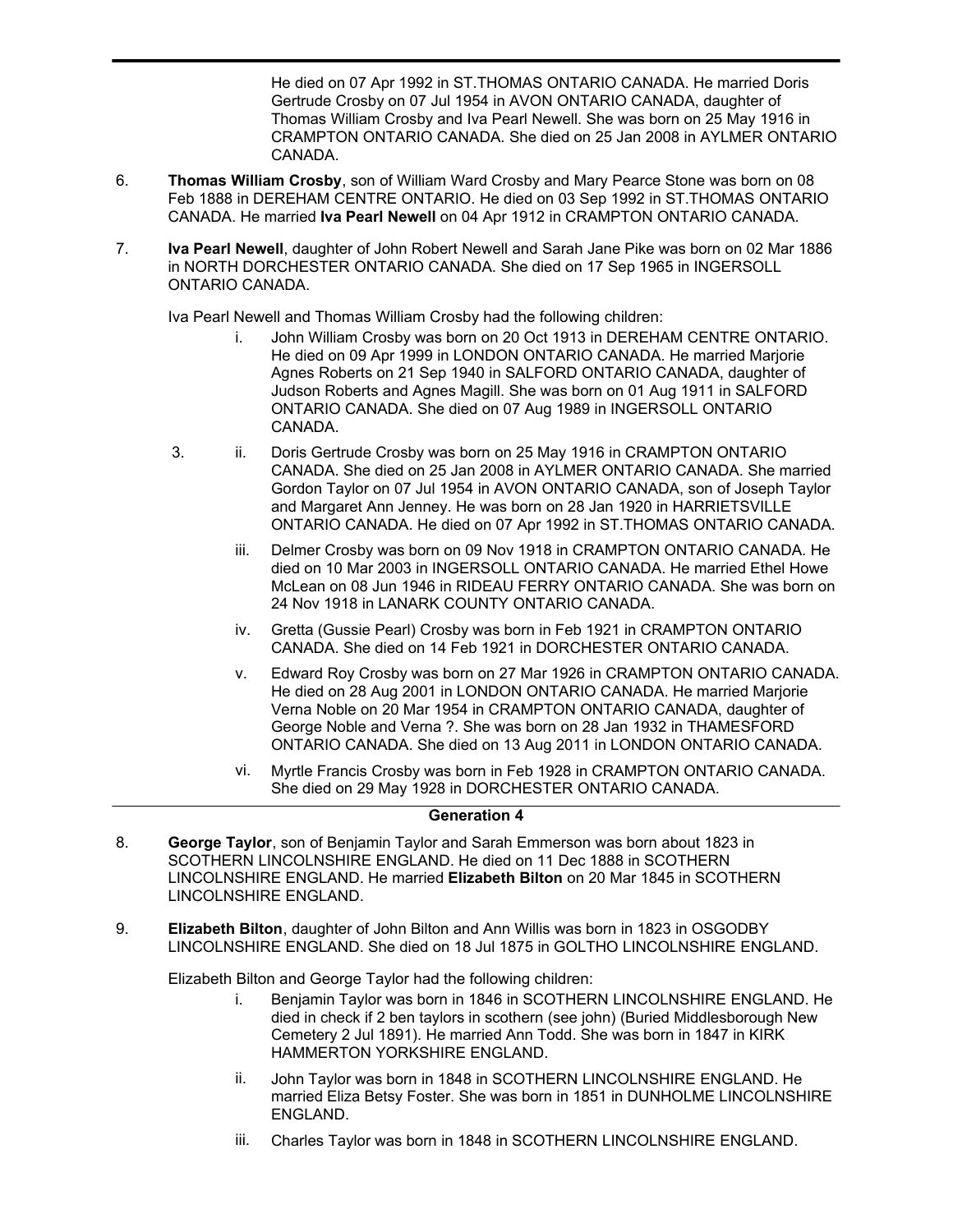- iv. Harriet Taylor was born in 1850 in SCOTHERN LINCOLNSHIRE ENGLAND. She died in 1908. She married Richard Rasen, son of William Rasen and Mildred ?. He was born in 1844 in SOUTH CARLTON LINCOLNSHIRE ENGLAND. He died in 1932.
- v. Fredrick Taylor was born in 1852 in SCOTHERN LINCOLNSHIRE ENGLAND. He married Lucy Emma Watmore. She was born in 1862 in COLEBY LINCOLNSHIRE ENGLAND.
- vi. Ann Taylor was born in 1856 in GOLTHO LINCOLNSHIRE ENGLAND.
- vii. David Taylor was born on 05 Dec 1857 in GOLTHO LINCOLNSHIRE ENGLAND. He died on 09 Jul 1923 in DORCHESTER ONTARIO CANADA. He married Martha Marilla Jenney on 15 Dec 1886 in NORTH DORCHESTER ONTARIO CANADA, daughter of William Jenney and Susan Condon. She was born on 04 Aug 1867 in NORFOLK COUNTY ONTARIO CANADA. She died on 11 Apr 1957 in SPRINGFIELD ONTARIO CANADA.

Notes for David Taylor: David came over to Canada from England on a boat with brother Joseph. David went on to live and work in California with brother Joseph for a few years.

David is resting in Dorchester Union Cemetery at site 4-A-11-07.

Notes for Martha Marilla Jenney: Martha is resting in Dorchester Union Cemetery site 4-A-11-08.

- viii. Elizabeth Taylor was born in 1858 in GOLTHO LINCOLNSHIRE ENGLAND.
- 4. ix. Joseph Taylor was born on 22 Aug 1860 in GOLTHO LINCOLNSHIRE ENGLAND. He died on 03 Dec 1938 in HARRIETSVILLE ONTARIO CANADA. He married Margaret Ann Jenney on 06 Nov 1899 in GLADSTONE ONTARIO CANADA, daughter of William Jenney and Mary S Hart. She was born on 06 Aug 1882 in NORFOLK COUNTY ONTARIO CANADA. She died on 11 Sep 1950 in LONDON ONTARIO CANADA.
	- x. James Taylor was born in 1862 in GOLTHO LINCOLNSHIRE ENGLAND. He died on 03 Jun 1889 in SCOTHERN LINCOLNSHIRE ENGLAND.
	- xi. Caroline Taylor was born on 27 Feb 1863 in GOLTHO LINCOLNSHIRE ENGLAND. She died on 08 Feb 1945 in REEPHAM LINCOLNSHIRE ENGLAND. She married William Taylor on 02 May 1890 in LANGTON LINCOLNSHIRE ENGLAND, son of George William Taylor and Hannah Hall. He was born on 02 May 1864 in LANGTON LINCOLNSHIRE ENGLAND. He died on 26 Apr 1940 in WRAGBY LINCOLNSHIRE ENGLAND.
- **William Jenney**, son of John Jenney and Sarah Hicks was born on 01 Sep 1834 in ENGLAND. He died on 24 Nov 1914 in HOUGHTON TWP NORFOLK COUNTY ONTARIO CANADA. He married **Mary S Hart** on 31 Mar 1878 in MALAHIDE TWP ONTARIO CANADA. 10.
- **Mary S Hart**, daughter of William Hart and Sarah B ? was born in 1853 in CANADA WEST. She died on 25 Jan 1929. 11.

Notes for Mary S Hart: other possible birthday: 14 May 1849 in BAYHAM ONTARIO CANADA

Mary S Hart and William Jenney had the following children:

i. Eliza J Jenney was born on 11 Nov 1880 in PORT BURWELL ONTARIO CANADA. She died on 16 Jul 1960. She married George Lucas Jr on 03 Mar 1909 in WALSINGHAM ONTARIO CANADA, son of George Lucas and Bessie Cole. He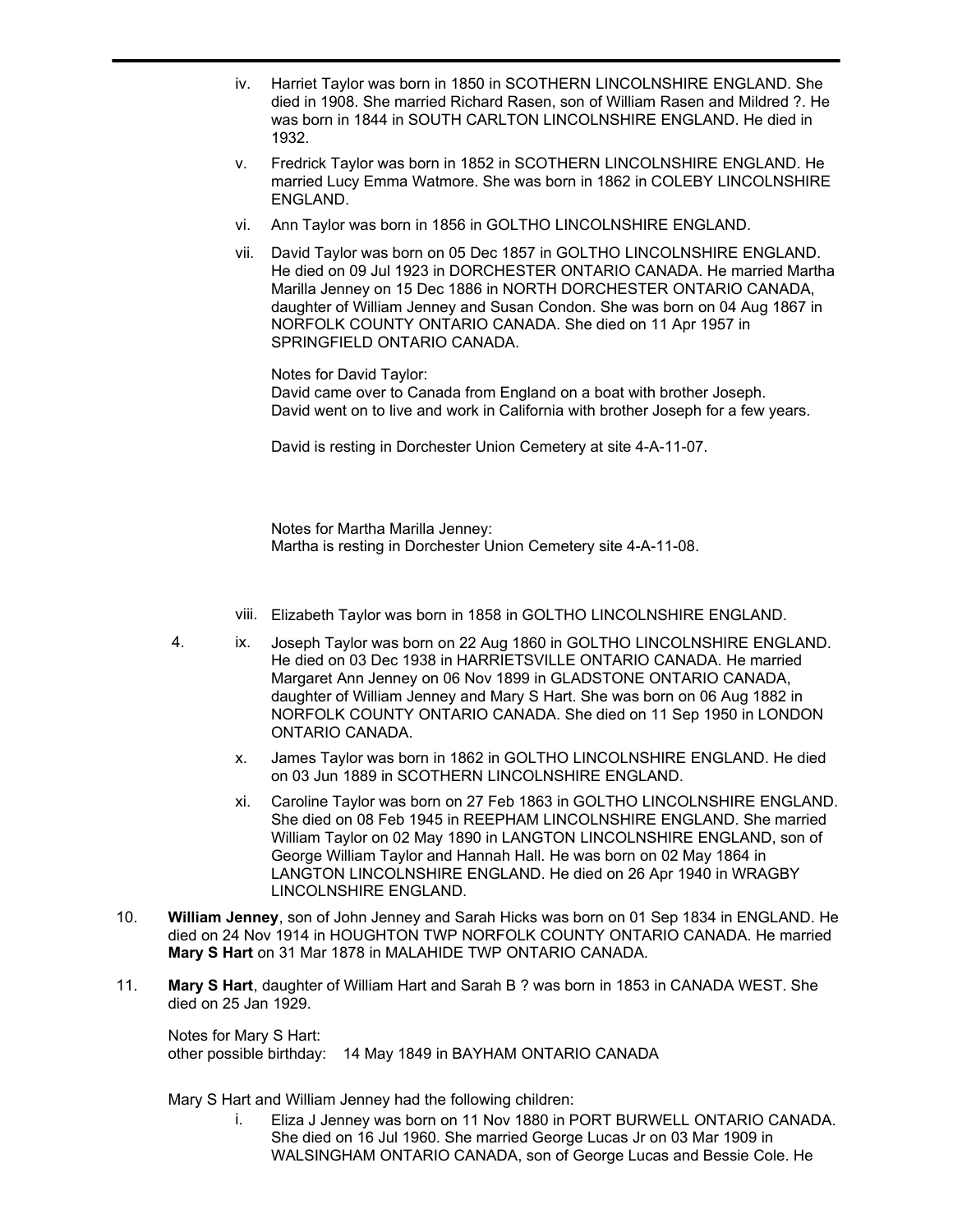was born in 1863 in DEVONSHIRE ENGLAND.

- ii. James Milton Jenney was born on 01 Mar 1881 in CALTON ONTARIO CANADA. He died on 30 Aug 1939. He married Margaret Elizabeth Greer on 11 Feb 1914 in NORFOLK COUNTY ONTARIO CANADA, daughter of James Greer and Myres Eddy. She was born on 10 Feb 1894 in MIDDLETON ONTARIO CANADA. She died on 26 Jun 1984 in INDEPENDANCE MISSOURI USA.
- 5. iii. Margaret Ann Jenney was born on 06 Aug 1882 in NORFOLK COUNTY ONTARIO CANADA. She died on 11 Sep 1950 in LONDON ONTARIO CANADA. She married Joseph Taylor on 06 Nov 1899 in GLADSTONE ONTARIO CANADA, son of George Taylor and Elizabeth Bilton. He was born on 22 Aug 1860 in GOLTHO LINCOLNSHIRE ENGLAND. He died on 03 Dec 1938 in HARRIETSVILLE ONTARIO CANADA.
	- iv. Zillah Jenney was born on 10 Sep 1884. She married Cyrus Ketchabaw.
	- v. Frank Jenney was born on 22 Feb 1886. He died in 1945.
	- vi. William A Jenney was born on 17 Jul 1887 in NORTH WALSINGHAM ONTARIO CANADA. He died on 13 Dec 1962. He married Elsie May Schram on 25 Dec 1913 in LANGTON ONTARIO CANADA, daughter of John N B Schram and Rozelle Bouck. She was born in 1897 in NORTH WALSINGHAM ONTARIO CANADA.
	- vii. Stanley Jenney was born on 02 Mar 1890. He died in Mar 1951. He married Clarabelle Axford.
	- viii. Emily Jenney was born on 17 Jan 1891.
	- ix. Nellie Jenney was born on 14 Dec 1893 in ONTARIO CANADA. She died on 25 Sep 1980. She married George A Staley on 16 Oct 1918 in WALSINGHAM ONTARIO CANADA, son of Peter Staley and Rebecca Anderson. He was born in 1876 in MALAHIDE TWP ONTARIO CANADA.
- **William Ward Crosby**, son of Thomas Crosby and Mary Ward was born on 28 Jul 1857 in NORWICH ONTARIO CANADA. He died on 13 May 1924 in INGERSOLL ONTARIO CANADA. He married **Mary Pearce Stone** on 17 Mar 1886 in DEREHAM CENTRE ONTARIO. 12.
- **Mary Pearce Stone**, daughter of William Pearce Stone and Anna Maria Ellery was born on 03 Aug 1860 in SALFORD ONTARIO CANADA. She died on 24 Mar 1953 in INGERSOLL ONTARIO CANADA. 13.

Notes for William Ward Crosby: died with Paralysis after 5 days

Mary Pearce Stone and William Ward Crosby had the following children:

- 6. i. Thomas William Crosby was born on 08 Feb 1888 in DEREHAM CENTRE ONTARIO. He died on 03 Sep 1992 in ST.THOMAS ONTARIO CANADA. He married Iva Pearl Newell on 04 Apr 1912 in CRAMPTON ONTARIO CANADA, daughter of John Robert Newell and Sarah Jane Pike. She was born on 02 Mar 1886 in NORTH DORCHESTER ONTARIO CANADA. She died on 17 Sep 1965 in INGERSOLL ONTARIO CANADA.
	- ii. Myrtle Stone Crosby was born on 02 Apr 1894 in DEREHAM CENTRE ONTARIO. She died on 13 Aug 1962 in INGERSOLL ONTARIO CANADA. She married Samuel Lloyd Shelton on 07 Mar 1923 in INGERSOLL ONTARIO CANADA, son of John Shelton and Lena Gill. He was born on 01 Oct 1898 in INGERSOLL ONTARIO CANADA. He died on 22 Oct 1954 in INGERSOLL ONTARIO CANADA.
- **John Robert Newell**, son of Robert James Newell and Maria Jane Johnston was born on 01 Nov 1855 in NORTH DORCHESTER ONTARIO CANADA. He died on 05 Apr 1923 in MOSSLEY ONTARIO CANADA. He married **Sarah Jane Pike** on 10 May 1881 in MIDDLESEX COUNTY ONTARIO CANADA. 14.
- **Sarah Jane Pike**, daughter of John Pike and Anna Elizabeth Herbert was born on 29 Sep 1855 in FERNHAM BERKSHIRE ENGLAND. She died on 06 Sep 1927 in CRAMPTON ONTARIO CANADA. 15.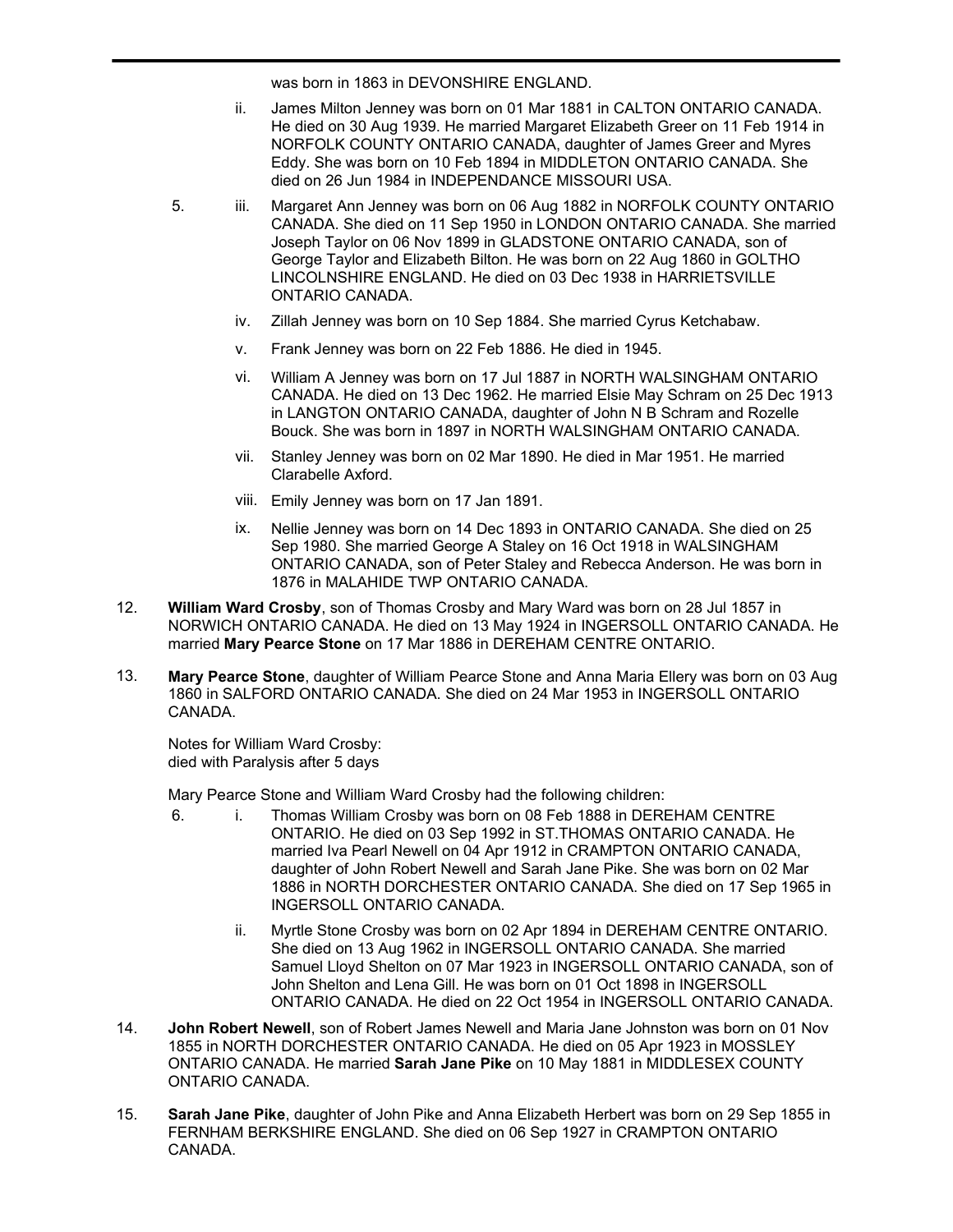Sarah Jane Pike and John Robert Newell had the following children:

- i. Charles Milton Newell was born on 02 Aug 1882 in NORTH DORCHESTER ONTARIO CANADA. He died on 30 Apr 1936. He married Bertha Louisa McNally on 06 Mar 1907 in NORTH DORCHESTER ONTARIO CANADA, daughter of Robert James McNally and Louisa Emeline Stevenson. She was born on 31 Mar 1888 in BRUCE COUNTY ONTARIO CANADA. She died in 1982.
- ii. Rose Ethel Newell was born on 23 Aug 1883 in NORTH DORCHESTER ONTARIO CANADA. She died on 21 Jan 1952 in INGERSOLL ONTARIO CANADA. She married Harley Epenetuis Boyse on 02 Mar 1911 in NORTH DORCHESTER ONTARIO CANADA, son of Abrahm Boyse and Mary Thornton. He was born in 1883. He died in 1914. She married James Ernest Hunter on 21 Apr 1923 in DEREHAM CENTRE ONTARIO.
- iii. Eldon Roy Newell was born on 15 Oct 1884 in NORTH DORCHESTER ONTARIO CANADA. He died in 1958.
- 7. iv. Iva Pearl Newell was born on 02 Mar 1886 in NORTH DORCHESTER ONTARIO CANADA. She died on 17 Sep 1965 in INGERSOLL ONTARIO CANADA. She married Thomas William Crosby on 04 Apr 1912 in CRAMPTON ONTARIO CANADA, son of William Ward Crosby and Mary Pearce Stone. He was born on 08 Feb 1888 in DEREHAM CENTRE ONTARIO. He died on 03 Sep 1992 in ST.THOMAS ONTARIO CANADA.
	- v. Percy Newell was born on 06 Aug 1892 in NORTH DORCHESTER ONTARIO CANADA. He died on 06 Aug 1892 in NORTH DORCHESTER ONTARIO CANADA.

### **Generation 5**

- **Benjamin Taylor**, son of ? Taylor and ? was born in 1791 in LINCOLNSHIRE ENGLAND. He died in 1823 in SCOTHERN LINCOLNSHIRE ENGLAND. He married **Sarah Emmerson** on 28 Nov 1810 in BOTTESFORD LINCOLNSHIRE ENGLAND. 16.
- **Sarah Emmerson**, daughter of ? Emmerson and ? was born about 1788 in Epworth, Lincolnshire, England. 17.

Sarah Emmerson and Benjamin Taylor had the following children:

- i. Benjamin Taylor was born about 1815 in GREETWELL LINCOLNSHIRE ENGLAND. He married Mary Smith on 16 May 1839 in SCOTHERN LINCOLNSHIRE ENGLAND. She was born about 1814 in WALLHAM LINCOLNSHIRE ENGLAND.
- 8. ii. George Taylor was born about 1823 in SCOTHERN LINCOLNSHIRE ENGLAND. He died on 11 Dec 1888 in SCOTHERN LINCOLNSHIRE ENGLAND. He married Elizabeth Bilton on 20 Mar 1845 in SCOTHERN LINCOLNSHIRE ENGLAND, daughter of John Bilton and Ann Willis. She was born in 1823 in OSGODBY LINCOLNSHIRE ENGLAND. She died on 18 Jul 1875 in GOLTHO LINCOLNSHIRE ENGLAND.
- **John Bilton**, son of John Bilton and Elizabeth Hutchinson was born in 1796 in USSELBY LINCOLNSHIRE ENGLAND. He died in Sep 1860 in CAISTOR LINCOLNSHIRE ENGLAND. He married **Ann Willis** on 10 Jun 1818 in USSELBY LINCOLNSHIRE ENGLAND. 18.
- **Ann Willis**, daughter of ? Willis and ? was born in 1797 in USSELBY LINCOLNSHIRE ENGLAND. She died in 1841 in NORTH KELSEY LINCOLNSHIRE ENGLAND. 19.

Ann Willis and John Bilton had the following children:

- i. Thomas Bilton was born in 1819 in OSGODBY LINCOLNSHIRE ENGLAND. He died on 30 Apr 1901 in SCAWBY BROOK LINCOLNSHIRE ENGLAND. He married Sarah Hutchinson Addison on 27 Feb 1849 in APPLEBY LINCOLNSHIRE ENGLAND, daughter of William Addison and Mary Hutchinson. She was born in 1827 in APPLEBY LINCOLNSHIRE ENGLAND. She died on 09 Sep 1902 in SCAWBY BROOK LINCOLNSHIRE ENGLAND.
- ii. John Bilton was born in 1821 in OSGODBY LINCOLNSHIRE ENGLAND. He died in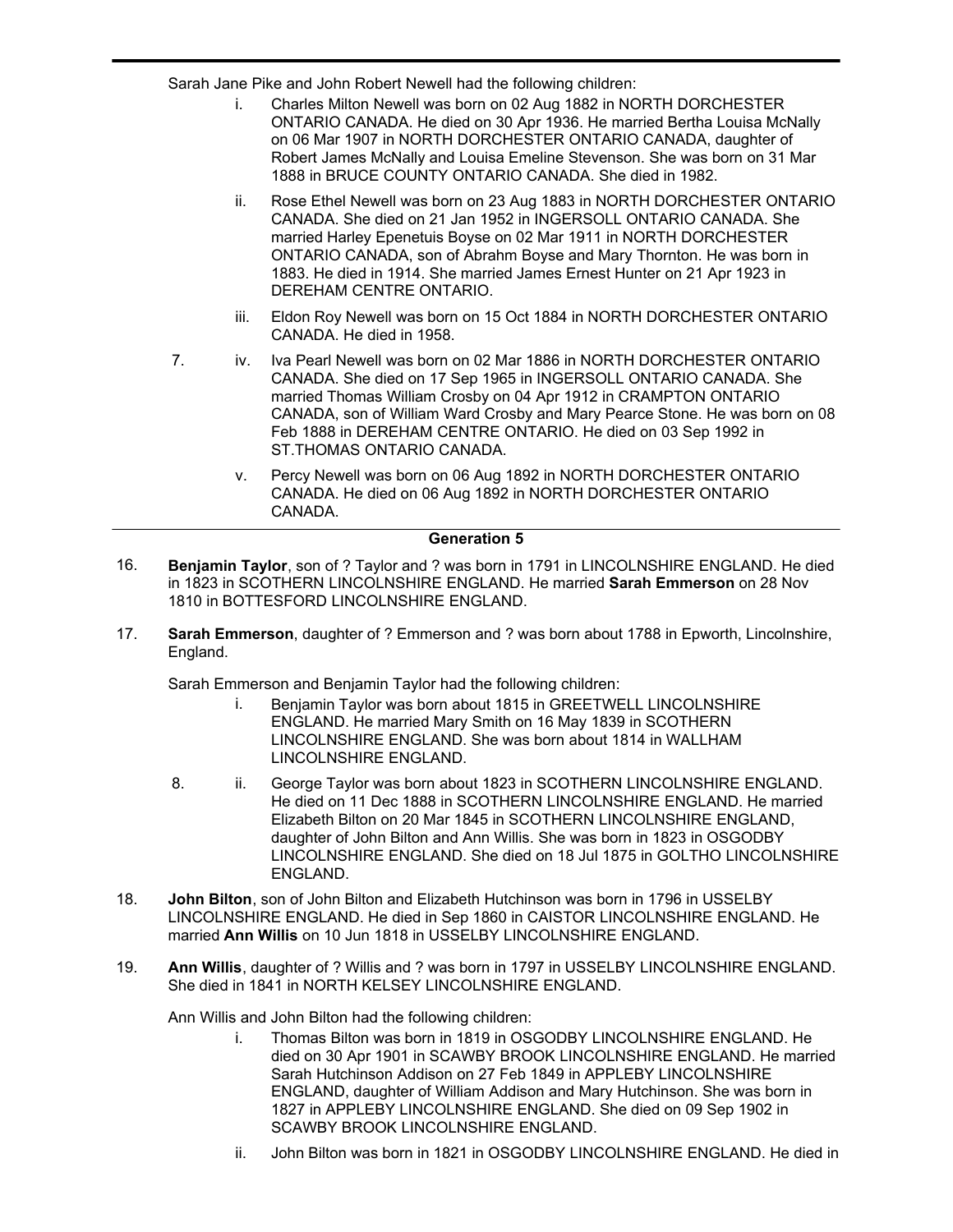1891 in LINCOLN LINCOLNSHIRE ENGLAND. He married Susannah Anderson on 26 Jan 1854 in FALDINGWORTH LINCOLNSHIRE ENGLAND, daughter of John Anderson and Mary ?. She was born in 1827 in FALDINGWORTH LINCOLNSHIRE ENGLAND.

- 9. iii. Elizabeth Bilton was born in 1823 in OSGODBY LINCOLNSHIRE ENGLAND. She died on 18 Jul 1875 in GOLTHO LINCOLNSHIRE ENGLAND. She married George Taylor on 20 Mar 1845 in SCOTHERN LINCOLNSHIRE ENGLAND, son of Benjamin Taylor and Sarah Emmerson. He was born about 1823 in SCOTHERN LINCOLNSHIRE ENGLAND. He died on 11 Dec 1888 in SCOTHERN LINCOLNSHIRE ENGLAND.
	- iv. William Bilton was born in 1825 in OSGODBY LINCOLNSHIRE ENGLAND. He died in Mar 1904 in WILLOUGHTON LINCOLNSHIRE ENGLAND. He married Maria Thompson in Jun 1853 in BLYBOROUGH LINCOLNSHIRE ENGLAND, daughter of James Thompson and Alice ?. She was born in 1829 in BLYBOROUGH LINCOLNSHIRE ENGLAND. She died in Dec 1903 in WILLOUGHTON LINCOLNSHIRE ENGLAND.
	- v. Rebecca Bilton was born in 1828 in OSGODBY LINCOLNSHIRE ENGLAND.
	- vi. Mary Bilton was born in 1832 in OSGODBY LINCOLNSHIRE ENGLAND. She died in 1841 in NORTH KELSEY LINCOLNSHIRE ENGLAND.
	- vii. George Bilton was born in 1835 in NORTH KELSEY LINCOLNSHIRE ENGLAND. He died in Mar 1911 in LINCOLNSHIRE ENGLAND. He married Ann Coulson. She was born in 1839 in NORMANBY LINCOLNSHIRE ENGLAND.
- 20. **John Jenney**, son of ? Jenney and ?. He married **Sarah Hicks**.
- 21. **Sarah Hicks**, daughter of ? Hicks and ?.

ii.

Sarah Hicks and John Jenney had the following child:

- 10. i. William Jenney was born on 01 Sep 1834 in ENGLAND. He died on 24 Nov 1914 in HOUGHTON TWP NORFOLK COUNTY ONTARIO CANADA. He married Susan Condon on 23 Mar 1858 in MALAHIDE TWP ONTARIO CANADA, daughter of John Condon and Charlotte Hamilton. She was born in 1839 in Toronto Ontario Canada. She died on 04 May 1870 in NORFOLK COUNTY ONTARIO CANADA. He married ? in 1859. He married Mary S Hart on 31 Mar 1878 in MALAHIDE TWP ONTARIO CANADA, daughter of William Hart and Sarah B ?. She was born in 1853 in CANADA WEST. She died on 25 Jan 1929.
- 22. **William Hart**, son of ? Hart and ? was born in 1822 in CANADA WEST. He married **Sarah B ?**.
- 23. **Sarah B ?**, daughter of ? and ? was born in 1824 in CANADA WEST.

Sarah B ? and William Hart had the following children:

- i. Maria Jane Hart was born in 1841 in CANADA WEST.
- ii. Melissa Hart was born in 1843 in CANADA WEST.
- iii. William Hart was born in 1845 in CANADA WEST.
- iv. Henry Hart was born in 1847 in CANADA WEST.
- v. Martha Hart was born in 1849 in CANADA WEST.
- 11. vi. Mary S Hart was born in 1853 in CANADA WEST. She died on 25 Jan 1929. She married William Jenney on 31 Mar 1878 in MALAHIDE TWP ONTARIO CANADA, son of John Jenney and Sarah Hicks. He was born on 01 Sep 1834 in ENGLAND. He died on 24 Nov 1914 in HOUGHTON TWP NORFOLK COUNTY ONTARIO CANADA.
	- vii. Catherine Hart was born in 1851 in CANADA WEST.
	- viii. Jeanett Hart was born in 1855 in CANADA WEST.
	- ix. Susan Hart was born in 1858 in CANADA WEST.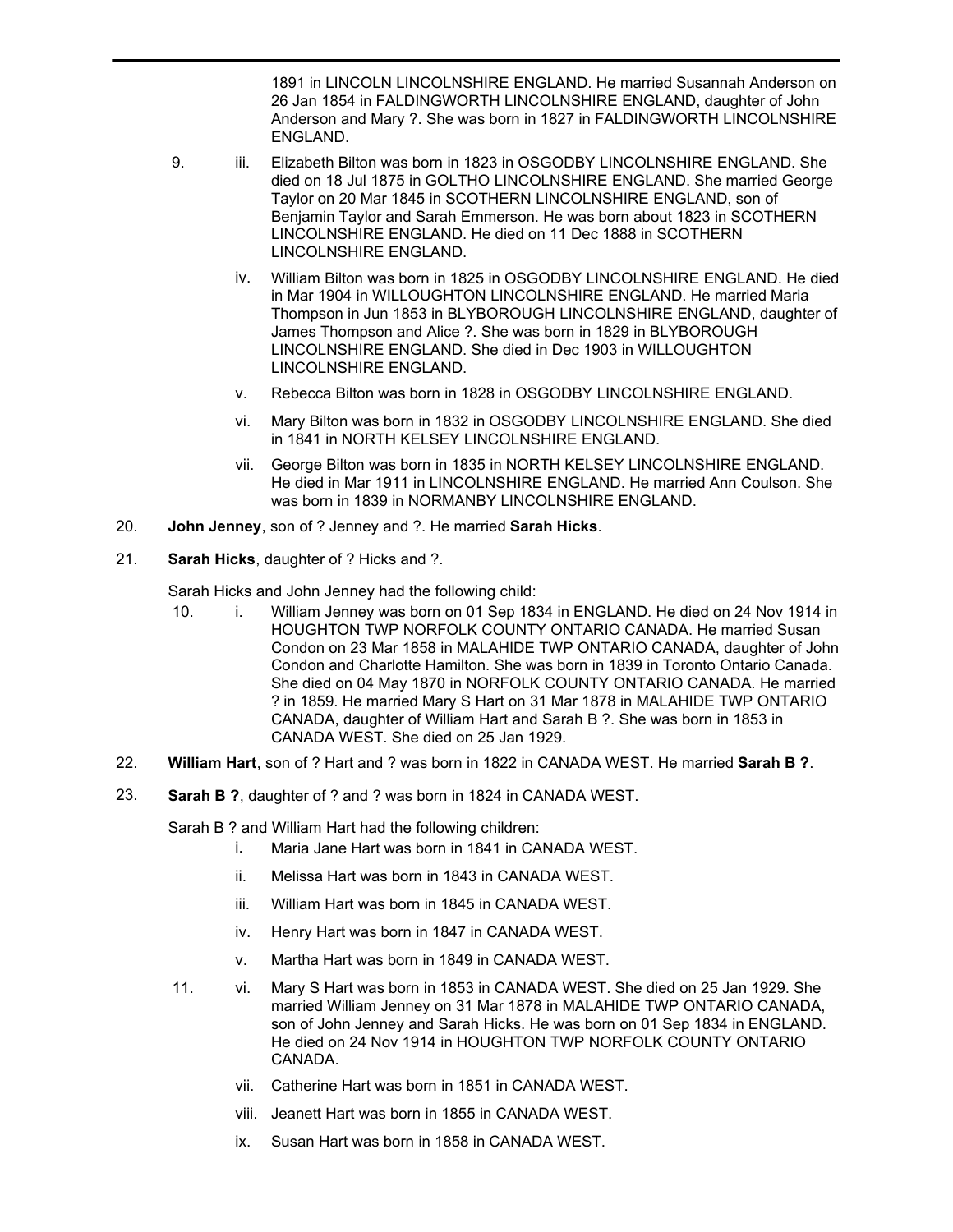- **Thomas Crosby**, son of ? Crosby and ? was born in 1811 in SHERRIFF HUTTON YORKSHIRE ENGLAND. He died on 01 Sep 1881 in INGERSOLL ONTARIO CANADA. He married **Mary Ward** on 10 Dec 1833 in PICKERING YORKSHIRE ENGLAND. 24.
- **Mary Ward**, daughter of John Ward and Jane Spenceley was born on 10 Jun 1815 in PICKERING YORKSHIRE ENGLAND. She died on 09 Jan 1904 in INGERSOLL ONTARIO CANADA. 25.

Notes for Mary Ward: died of Pneumonia after 7 days

Mary Ward and Thomas Crosby had the following children:

- i. John Crosby was born in Oct 1834 in YORKSHIRE ENGLAND. He married Sarah Martin. She was born in 1842.
- ii. Sarah Jane Crosby was born on 21 Apr 1838 in PICKERING YORKSHIRE ENGLAND. She died in 1911. She married John Kirkpatrick on 23 Feb 1863 in Oxford County Ontario. He was born on 12 Mar 1839 in Oxford County Ontario. He died on 05 Nov 1911 in Oxford County Ontario.
- iii. Thomas (Reverend) Crosby was born on 12 Jul 1840 in PICKERING YORKSHIRE ENGLAND. He died on 13 Jan 1914 in VANCOUVER BC CANADA. He married Emma Jane Douse on 30 Apr 1874 in COBOURG ONTARIO CANADA, daughter of John Douse and Eliza Milner. She was born on 14 Apr 1849 in COBOURG ONTARIO CANADA. She died on 11 Aug 1926 in SIDNEY BC CANADA.
- iv. Robert Crosby was born on 03 Jul 1842 in PICKERING YORKSHIRE ENGLAND.
- v. Hannah Crosby was born on 08 Mar 1846 in PICKERING YORKSHIRE ENGLAND. She died on 09 Oct 1922 in INGERSOLL ONTARIO CANADA. She married Thomas H Barraclough. He was born in 1838 in PICKERING YORKSHIRE ENGLAND. He died on 15 Feb 1897 in INGERSOLL ONTARIO CANADA.
- vi. Mary Martha Crosby was born on 19 Mar 1848 in PICKERING YORKSHIRE ENGLAND. She died in 1935 in INGERSOLL ONTARIO CANADA. She married Charles A Case in 1877. He was born in 1852 in PORT STANLEY ONTARIO CANADA. He died on 08 Feb 1925.
- vii. George Crosby was born on 24 Jan 1850 in PICKERING YORKSHIRE ENGLAND. He married Mary (Crosthwaite) Crabb on 24 May 1899 in INGERSOLL ONTARIO CANADA, daughter of Charles Crabb and Eleanor McKeel. She was born in 1851.
- viii. Sarah Crosby was born in Oct 1851 in PICKERING YORKSHIRE ENGLAND. She died on 22 May 1869 in INGERSOLL ONTARIO CANADA.
- ix. Elizabeth Lizzy Crosby was born in 1856 in DEREHAM CENTRE ONTARIO. She died in 1931 in INGERSOLL ONTARIO CANADA. She married William Moyer. He was born in 1856. He died in 1928 in INGERSOLL ONTARIO CANADA.
- 12. x. William Ward Crosby was born on 28 Jul 1857 in NORWICH ONTARIO CANADA. He died on 13 May 1924 in INGERSOLL ONTARIO CANADA. He married Mary Pearce Stone on 17 Mar 1886 in DEREHAM CENTRE ONTARIO, daughter of William Pearce Stone and Anna Maria Ellery. She was born on 03 Aug 1860 in SALFORD ONTARIO CANADA. She died on 24 Mar 1953 in INGERSOLL ONTARIO CANADA.
- **William Pearce Stone**, son of Edward Stone II and Joan Pearce was born on 02 Apr 1837 in Portland, Dorset, England. He died on 09 Jun 1923 in INGERSOLL ONTARIO CANADA. He married **Anna Maria Ellery** in 1859 in ONTARIO CANADA. 26.
- **Anna Maria Ellery**, daughter of William Ellery and Esther Rowsell was born in Mar 1843 in LODERS DORSET ENGLAND. She died on 05 Feb 1925 in Oxford County Ontario. 27.

Anna Maria Ellery and William Pearce Stone had the following children:

13. i. Mary Pearce Stone was born on 03 Aug 1860 in SALFORD ONTARIO CANADA. She died on 24 Mar 1953 in INGERSOLL ONTARIO CANADA. She married William Ward Crosby on 17 Mar 1886 in DEREHAM CENTRE ONTARIO, son of Thomas Crosby and Mary Ward. He was born on 28 Jul 1857 in NORWICH ONTARIO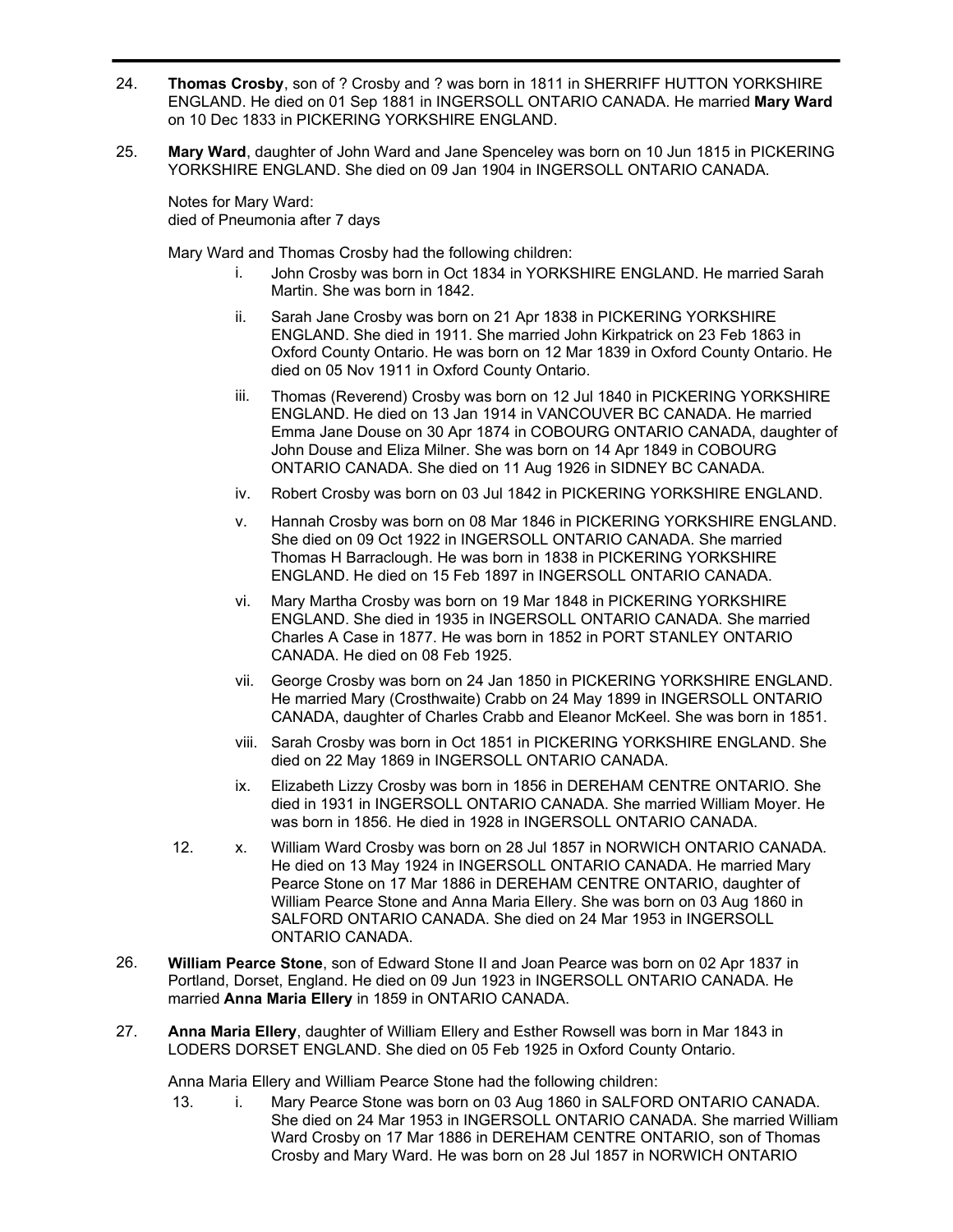CANADA. He died on 13 May 1924 in INGERSOLL ONTARIO CANADA.

- ii. Anna Stone was born on 12 Sep 1862. She died on 14 Oct 1910 in ZENDA ONTARIO CANADA. She married Ben Thomas.
- iii. Esther Almira Stone was born on 20 May 1865. She married Herb Harris.
- iv. William Thomas Stone was born on 07 Jan 1869. He died on 13 Apr 1958. He married Annie Hugill on 22 Mar 1893.
- v. Edward Stone was born on 20 Jun 1870. He died in Nov 1872.
- vi. Edward John Stone was born on 09 Oct 1872 in SALFORD ONTARIO CANADA. He died on 27 Aug 1968. He married Alma Pheobe Tallman on 30 Dec 1897, daughter of Erastus M Tallman and Jane Mandeville Ayres. She was born in 1876. She died in 1941.
- vii. Alma Stone was born in 1873. She died on 13 Nov 1941.
- viii. George Alfred Stone was born on 19 Sep 1875 in Oxford County Ontario. He married Lillie Miller.
- ix. Louisa Alberta Stone was born on 19 Nov 1878 in North Norwich, Oxford, Ontario, Canada. She died in 1972 in INGERSOLL ONTARIO CANADA. She married Lewellyn Swartout. He was born in 1875. He died in 1960 in INGERSOLL ONTARIO CANADA.
- x. Sarah Gertrude Stone was born on 23 Mar 1881. She died in 1967.
- xi. James Henry Stone was born on 19 Sep 1883. He died on 13 Feb 1973. He married Sadie Hill.
- xii. Frederick Charles Stone was born on 20 Aug 1888. He died in 1930. He married Alice Smith.
- **Robert James Newell**, son of Robert James Newell and Hannah Lindsay was born on 17 May 1829 in ARMAUGH COUNTY IRELAND. He died on 10 Jun 1885 in DEREHAM CENTRE ONTARIO. He married **Maria Jane Johnston** in 1851 in CANADA WEST. 28.
- **Maria Jane Johnston**, daughter of John Johnston and Margaret Johnson was born on 20 Jul 1829 in IRELAND. She died on 06 Feb 1882 in NORTH DORCHESTER ONTARIO CANADA. 29.

Maria Jane Johnston and Robert James Newell had the following children:

- i. Margaret Ann Newell was born on 23 Oct 1852 in NORTH DORCHESTER ONTARIO CANADA. She died on 27 Oct 1900 in DEREHAM CENTRE ONTARIO. She married Jacob Whitcroft on 02 Jun 1868 in NORTH DORCHESTER ONTARIO CANADA. He was born on 12 Aug 1845 in WARWICK ONTARIO CANADA. He died on 29 Dec 1919 in ST.THOMAS ONTARIO CANADA.
- 14. ii. John Robert Newell was born on 01 Nov 1855 in NORTH DORCHESTER ONTARIO CANADA. He died on 05 Apr 1923 in MOSSLEY ONTARIO CANADA. He married Sarah Jane Pike on 10 May 1881 in MIDDLESEX COUNTY ONTARIO CANADA, daughter of John Pike and Anna Elizabeth Herbert. She was born on 29 Sep 1855 in FERNHAM BERKSHIRE ENGLAND. She died on 06 Sep 1927 in CRAMPTON ONTARIO CANADA.
	- iii. Mary Matilda Newell was born on 28 Oct 1856 in MALAHIDE TWP ONTARIO CANADA. She died on 04 Jan 1866 in NORTH DORCHESTER ONTARIO CANADA.
	- iv. Samuel Alex Newell was born in Feb 1859 in NORTH DORCHESTER ONTARIO CANADA. He died on 27 Mar 1861 in NORTH DORCHESTER ONTARIO CANADA.
	- v. William George Newell was born in Feb 1859 in NORTH DORCHESTER ONTARIO CANADA. He died on 27 Mar 1861 in NORTH DORCHESTER ONTARIO CANADA.
	- vi. Hannah Maria Newell was born on 16 Nov 1861 in NORTH DORCHESTER ONTARIO CANADA. She died in 1923. She married ? Scott.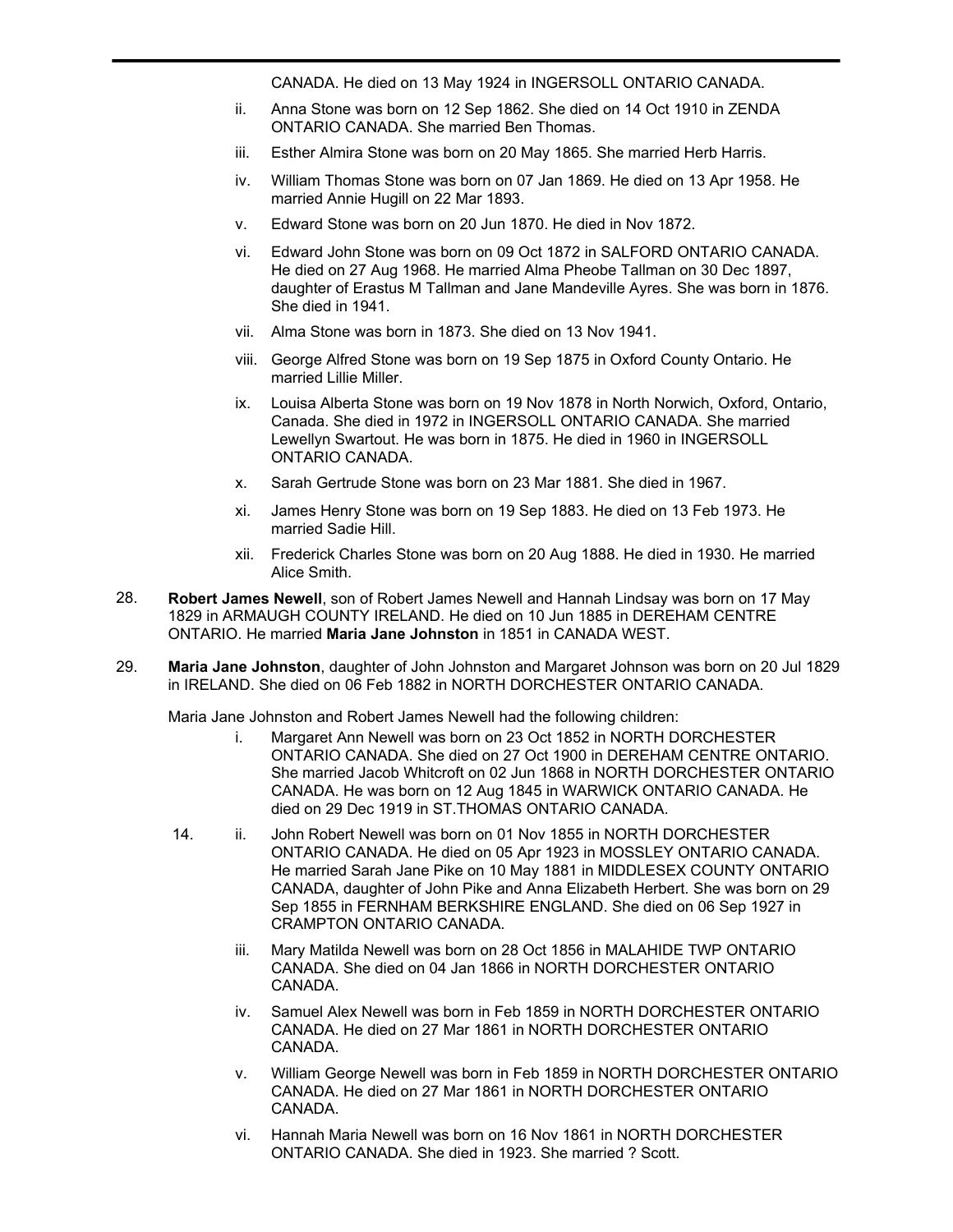- vii. Martha Jane Newell was born on 01 Jun 1863 in NORTH DORCHESTER ONTARIO CANADA. She died on 22 Feb 1931 in BRANDON MANITOBA CANADA. She married Arthur Nicholas Shuttleworth on 17 Mar 1886 in ONTARIO CANADA. He was born on 07 May 1864 in Oxford County Ontario. He died on 08 Dec 1922 in BRANDON MANITOBA CANADA.
- viii. Harriet Newell was born on 27 Aug 1865 in NORTH DORCHESTER ONTARIO CANADA. She died on 10 Aug 1868 in NORTH DORCHESTER ONTARIO CANADA.
- ix. James Newell was born on 18 Nov 1867 in NORTH DORCHESTER ONTARIO CANADA. He died on 05 Apr 1923 in NORTH DORCHESTER ONTARIO CANADA. He married Mary Jane Thompson on 07 Aug 1893 in YORK COUNTY ONTARIO CANADA. She was born in 1865 in WENTWORTH ONTARIO CANADA.
- x. Samuel Newell was born on 27 Jan 1870 in NORTH DORCHESTER ONTARIO CANADA. He died on 05 Apr 1918 in FRANCE.
- **John Pike**, son of John Pike and Mary Cox was born in 1832 in FERNHAM BERKSHIRE ENGLAND. He died in 1889 in ENGLAND. He married **Anna Elizabeth Herbert**. 30.
- **Anna Elizabeth Herbert**, daughter of Henry Herbert and Ann ? was born in 1836 in ENGLAND. She died in 1925 in ENGLAND. 31.

Anna Elizabeth Herbert and John Pike had the following children:

- 15. i. Sarah Jane Pike was born on 29 Sep 1855 in FERNHAM BERKSHIRE ENGLAND. She died on 06 Sep 1927 in CRAMPTON ONTARIO CANADA. She married John Robert Newell on 10 May 1881 in MIDDLESEX COUNTY ONTARIO CANADA, son of Robert James Newell and Maria Jane Johnston. He was born on 01 Nov 1855 in NORTH DORCHESTER ONTARIO CANADA. He died on 05 Apr 1923 in MOSSLEY ONTARIO CANADA.
	- ii. Mary Jane Pike was born in 1857.
	- iii. John Henry Pike was born in 1861. He died in 1930. He married Harriet J E Nicholas. She was born in 1862. She died in 1937.
	- iv. William Joseph Pike was born in 1864.
	- v. Herbert Pike was born in 1870.
	- vi. Charles Emmett Pitts Pike was born in 1872.
	- vii. Frederick Pike was born in 1875.
	- viii. Clara Pike was born in 1878.

# **Generation 6**

- 32. **? Taylor**. He married **?**.
- 33. **?**.

? and ? Taylor had the following child:

- 16. i. Benjamin Taylor was born in 1791 in LINCOLNSHIRE ENGLAND. He died in 1823 in SCOTHERN LINCOLNSHIRE ENGLAND. He married Sarah Emmerson on 28 Nov 1810 in BOTTESFORD LINCOLNSHIRE ENGLAND, daughter of ? Emmerson and ?. She was born about 1788 in Epworth, Lincolnshire, England.
- 34. **? Emmerson**. He married **?**.
- 35. **?**.

? and ? Emmerson had the following child:

17. i. Sarah Emmerson was born about 1788 in Epworth, Lincolnshire, England. She married Benjamin Taylor on 28 Nov 1810 in BOTTESFORD LINCOLNSHIRE ENGLAND, son of ? Taylor and ?. He was born in 1791 in LINCOLNSHIRE ENGLAND. He died in 1823 in SCOTHERN LINCOLNSHIRE ENGLAND.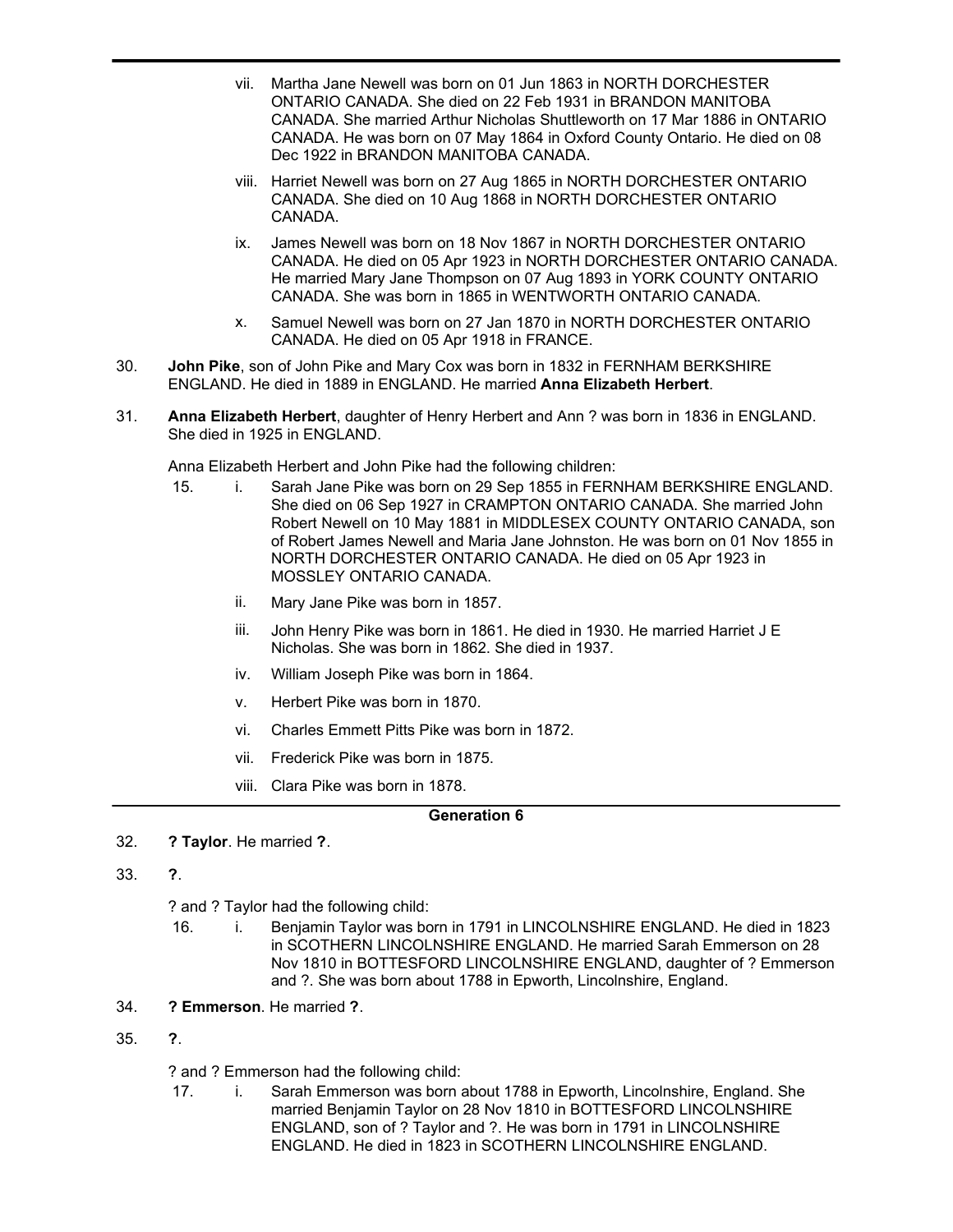**John Bilton** was born in 1771 in LINCOLNSHIRE ENGLAND. He died in 1846 in CAISTOR LINCOLNSHIRE ENGLAND. He married **Elizabeth Hutchinson** on 06 Dec 1791 in SOUTH KELSEY LINCOLNSHIRE ENGLAND. 36.

# 37. **Elizabeth Hutchinson** was born in 1772 in WADDINGHAM LINCOLNSHIRE ENGLAND.

Elizabeth Hutchinson and John Bilton had the following children:

- 18. i. John Bilton was born in 1796 in USSELBY LINCOLNSHIRE ENGLAND. He died in Sep 1860 in CAISTOR LINCOLNSHIRE ENGLAND. He married Ann Willis on 10 Jun 1818 in USSELBY LINCOLNSHIRE ENGLAND, daughter of ? Willis and ?. She was born in 1797 in USSELBY LINCOLNSHIRE ENGLAND. She died in 1841 in NORTH KELSEY LINCOLNSHIRE ENGLAND. He married Hannah Turgoose in Jun 1842 in CAISTOR LINCOLNSHIRE ENGLAND, daughter of John Turgoose and Sarah Cobb. She was born in 1808 in PANTON LINCOLNSHIRE ENGLAND. She died in Dec 1876 in NORTH KELSEY LINCOLNSHIRE ENGLAND.
	- ii. George Bilton was born in 1797 in OSGODBY LINCOLNSHIRE ENGLAND. He married Mary Bilton. She was born in 1803 in IRBY LINCOLNSHIRE ENGLAND.
	- iii. William Bilton was born in 1802 in OSGODBY LINCOLNSHIRE ENGLAND.
- 38. **? Willis**. He married **?**.
- 39. **?**.

? and ? Willis had the following child:

- 19. i. Ann Willis was born in 1797 in USSELBY LINCOLNSHIRE ENGLAND. She died in 1841 in NORTH KELSEY LINCOLNSHIRE ENGLAND. She married John Bilton on 10 Jun 1818 in USSELBY LINCOLNSHIRE ENGLAND, son of John Bilton and Elizabeth Hutchinson. He was born in 1796 in USSELBY LINCOLNSHIRE ENGLAND. He died in Sep 1860 in CAISTOR LINCOLNSHIRE ENGLAND.
- 40. **? Jenney**. He married **?**.
- 41. **?**.

? and ? Jenney had the following child:

- 20. i. John Jenney. He married Sarah Hicks, daughter of ? Hicks and ?.
- 42. **? Hicks**. He married **?**.
- 43. **?**.

? and ? Hicks had the following child:

- 21. i. Sarah Hicks. She married John Jenney, son of ? Jenney and ?.
- 44. **? Hart**. He married **?**.
- 45. **?**.

? and ? Hart had the following child:

- 22. i. William Hart was born in 1822 in CANADA WEST. He married Sarah B ?, daughter of ? and ?. She was born in 1824 in CANADA WEST.
- 46. **?**. He married **?**.

47. **?**.

? and ? had the following child:

- 23. i. Sarah B ? was born in 1824 in CANADA WEST. She married William Hart, son of ? Hart and ?. He was born in 1822 in CANADA WEST.
- 48. **? Crosby**. He married **?**.
- 49. **?**.

? and ? Crosby had the following children: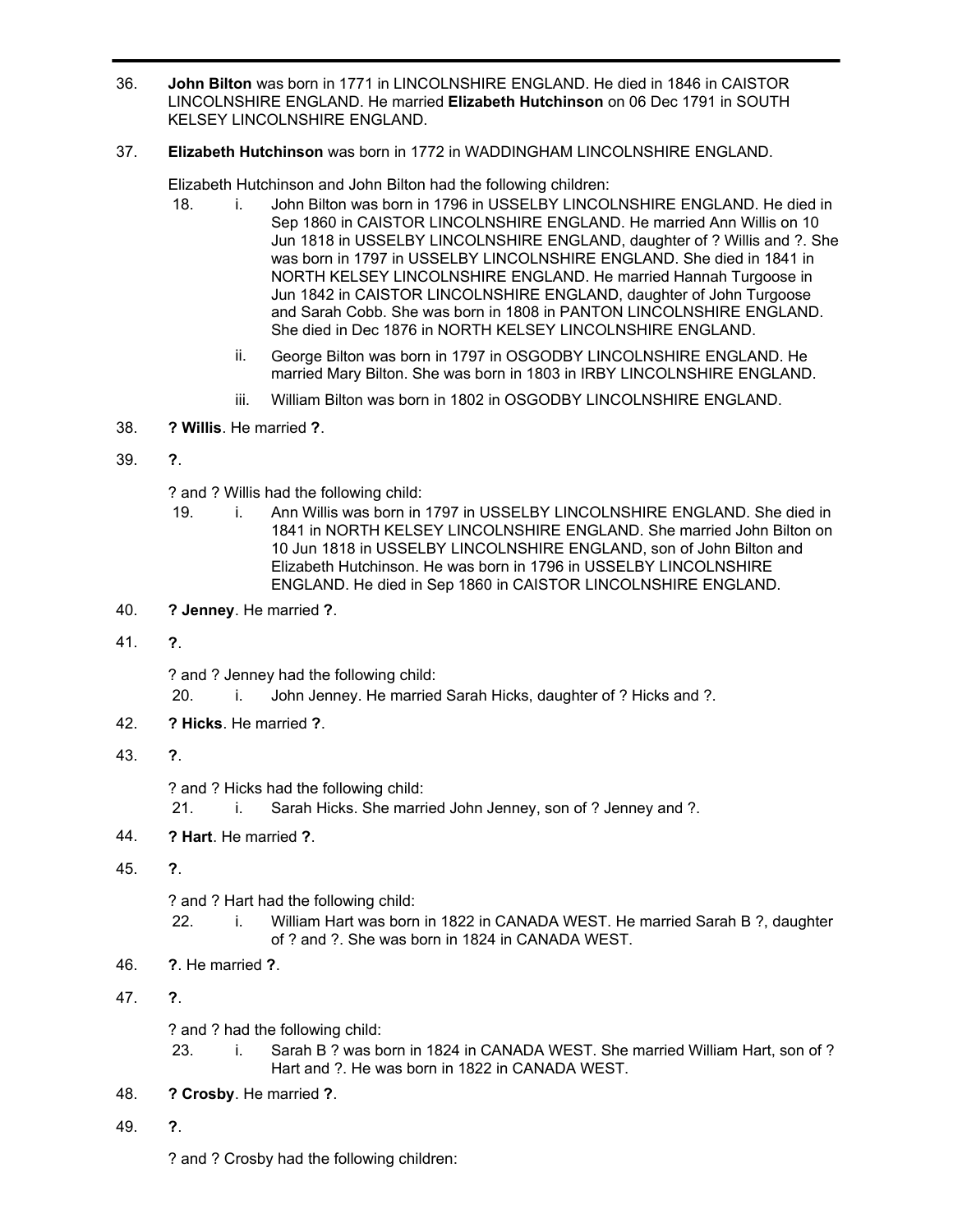- 24. i. Thomas Crosby was born in 1811 in SHERRIFF HUTTON YORKSHIRE ENGLAND. He died on 01 Sep 1881 in INGERSOLL ONTARIO CANADA. He married Mary Ward on 10 Dec 1833 in PICKERING YORKSHIRE ENGLAND, daughter of John Ward and Jane Spenceley. She was born on 10 Jun 1815 in PICKERING YORKSHIRE ENGLAND. She died on 09 Jan 1904 in INGERSOLL ONTARIO CANADA.
	- ii. William Crosby was born in 1818 in ENGLAND.
- **John Ward**, son of Thomas Ward and Grace Jackson was born on 05 Nov 1790 in Otley, Yorkshire, England. He died in Jul 1872 in YORKSHIRE ENGLAND. He married **Jane Spenceley**. 50.
- **Jane Spenceley**, daughter of William Spenceley and Margaret Clarke was born in 1785 in BARUGH YORKSHIRE ENGLAND. 51.

Jane Spenceley and John Ward had the following children:

- 25. i. Mary Ward was born on 10 Jun 1815 in PICKERING YORKSHIRE ENGLAND. She died on 09 Jan 1904 in INGERSOLL ONTARIO CANADA. She married Thomas Crosby on 10 Dec 1833 in PICKERING YORKSHIRE ENGLAND, son of ? Crosby and ?. He was born in 1811 in SHERRIFF HUTTON YORKSHIRE ENGLAND. He died on 01 Sep 1881 in INGERSOLL ONTARIO CANADA.
	- ii. Thomas Ward was born in Feb 1818 in PICKERING YORKSHIRE ENGLAND. He died on 23 Sep 1891 in ELMA TWP ONTARIO CANADA. He married Elizabeth Seaman. She was born in 1815 in PICKERING YORKSHIRE ENGLAND. She died on 25 May 1855 in WOODSTOCK ONTARIO CANADA.
	- iii. Martha Ward was born in 1820 in PICKERING YORKSHIRE ENGLAND. She died on 12 Mar 1913 in WOODSTOCK ONTARIO CANADA. She married William Garbutt on 30 Nov 1839 in MIDDLETON YORKSHIRE ENGLAND. He was born in 1812 in PICKERING YORKSHIRE ENGLAND. He died on 02 Jun 1888 in WOODSTOCK ONTARIO CANADA.
	- iv. Hannah Ward was born on 24 May 1821 in PICKERING YORKSHIRE ENGLAND. She died in 1867.
	- v. William Ward was born in 1822 in Appleton Le Street, Yorkshire, England. He died in Jul 1887 in Malton, Yorkshire, England. He married Hannah Burden, daughter of George Burden and Elizabeth ?. She was born in 1821 in PICKERING YORKSHIRE ENGLAND. He married Margaret Freer. She was born on 24 Aug 1823 in Slingsby, Yorkshire, England. She died in Oct 1909 in Pickering, Yorkshire, England. He married Mary Monks.
	- vi. Robert Ward was born on 23 Apr 1823 in PICKERING YORKSHIRE ENGLAND. He died on 12 Feb 1914 in WOODSTOCK ONTARIO CANADA. He married Elizabeth Cromwell. She was born in 1834 in PETERBOROUGH ONTARIO CANADA. She died on 01 Oct 1878 in WOODSTOCK ONTARIO CANADA. He married Jane West in Mar 1845 in YORKSHIRE ENGLAND. She was born in 1823 in ENGLAND. She died in 1853 in WOODSTOCK ONTARIO CANADA.
- **Edward Stone II**, son of Edward Stone and Rebecca Newman was born on 09 Sep 1803 in Portland, Dorset, England. He died on 24 Nov 1842. He married **Joan Pearce** on 01 Dec 1827 in Portland, Dorset, England. 52.
- **Joan Pearce**, daughter of William Pearce and Mary Bennett was born on 27 Dec 1807 in Portland, Dorset, England. She died in 1873. 53.

Joan Pearce and Edward Stone II had the following children:

- 26. i. William Pearce Stone was born on 02 Apr 1837 in Portland, Dorset, England. He died on 09 Jun 1923 in INGERSOLL ONTARIO CANADA. He married Anna Maria Ellery in 1859 in ONTARIO CANADA, daughter of William Ellery and Esther Rowsell. She was born in Mar 1843 in LODERS DORSET ENGLAND. She died on 05 Feb 1925 in Oxford County Ontario.
	- ii. Rebecca Pearce Stone was born on 23 May 1830 in Portland, Dorset, England. She died in 1906 in Monmouthshire, Wales. She married Charles Thomas Wood,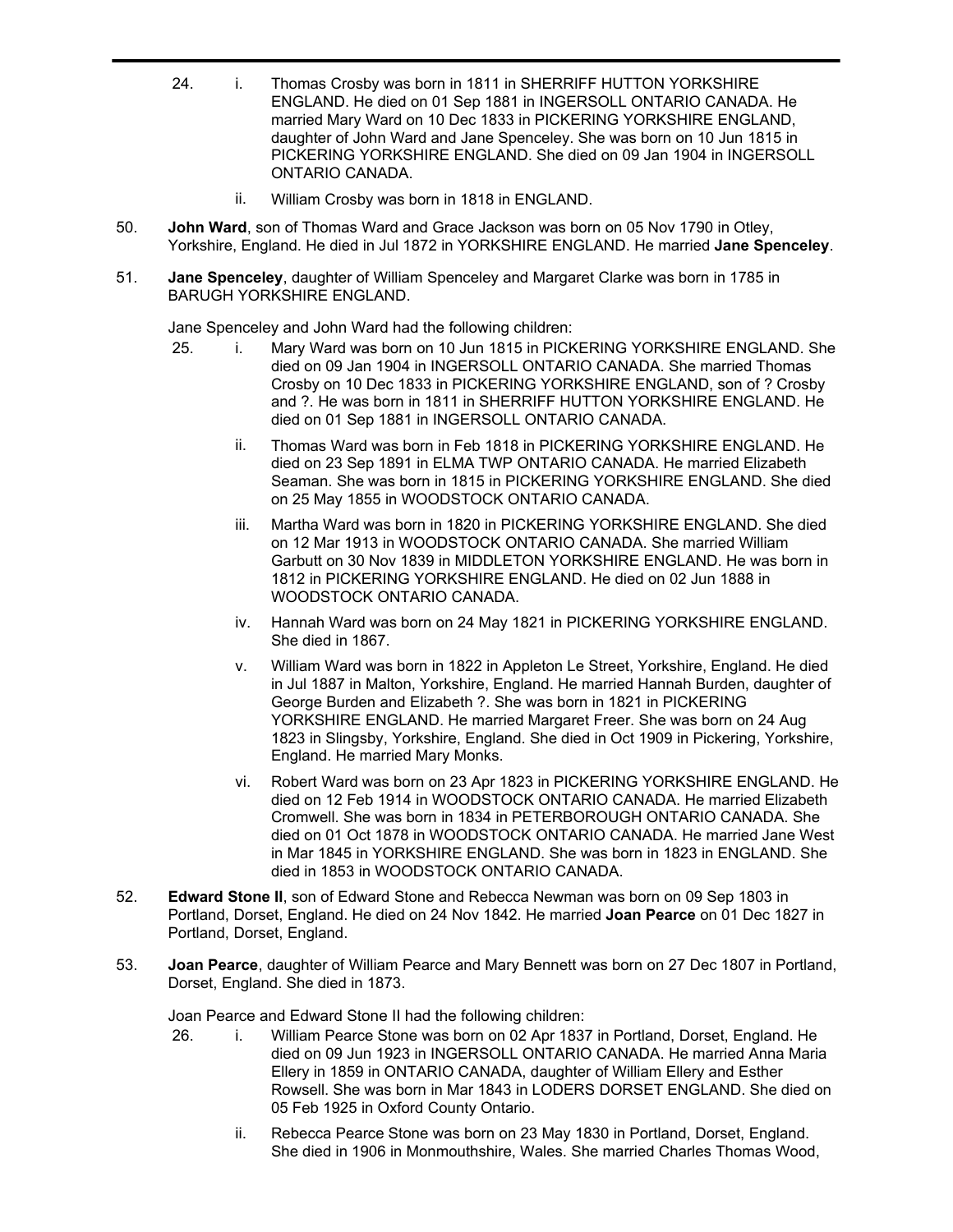son of William Wood and Mary Lumbard. He was born in 1831 in Dorset, England. He died in 1910 in Monmouthshire, Wales.

- iii. Edward Newman Stone was born on 24 Mar 1833 in Portland, Dorset, England. He died on 24 Nov 1872. He married Sarah White.
- iv. Deborah Stone was born on 26 Apr 1835 in Portland, Dorset, England.
- v. Mary Pearce Stone was born on 09 Feb 1840 in Portland, Dorset, England. She married Shadrack Stone.
- vi. Jane Stone was born on 25 Jan 1842 in Portland, Dorset, England. She married Joseph Bennett.
- **William Ellery**, son of Robert Ellery was born in 1806. He died in 1890. He married **Esther Rowsell** in 1834. 54.
- 55. **Esther Rowsell** was born in 1807 in Chard, Somerset, England. She died in 1887.

Esther Rowsell and William Ellery had the following children:

- i. Sarah Ellery was born in 1834. She married Ed Stone. He was born in 1833. He died on 01 Nov 1864. She married William Horton.
- ii. John Ellery was born on 29 Sep 1836. He died in 1917. He married Mary Copp. She was born on 23 Dec 1839. She died in 1912.
- iii. Thomas R Ellery was born in 1841. He died on 21 May 1889. He married Emma Cotton. She was born in 1848. She died on 06 Apr 1903.
- 27. iv. Anna Maria Ellery was born in Mar 1843 in LODERS DORSET ENGLAND. She died on 05 Feb 1925 in Oxford County Ontario. She married William Pearce Stone in 1859 in ONTARIO CANADA, son of Edward Stone II and Joan Pearce. He was born on 02 Apr 1837 in Portland, Dorset, England. He died on 09 Jun 1923 in INGERSOLL ONTARIO CANADA.
	- v. Esther Ellery was born in 1847. She died in 1872. She married Morgan Moyer.
	- vi. Christopher Ellery. He married Maria Larmey.
- **Robert James Newell**, son of James Newell and Martha Someral was born on 09 Jun 1805 in ARMAUGH COUNTY IRELAND. He died on 04 Jun 1896 in NORTH DORCHESTER ONTARIO CANADA. He married **Hannah Lindsay**. 56.
- **Hannah Lindsay**, daughter of John Lindsay Sr and Martha Wallace was born in Apr 1800 in CAVAN COUNTY IRELAND. She died on 07 Jun 1873 in NORTH DORCHESTER ONTARIO CANADA. 57.

Hannah Lindsay and Robert James Newell had the following children:

- 28. i. Robert James Newell was born on 17 May 1829 in ARMAUGH COUNTY IRELAND. He died on 10 Jun 1885 in DEREHAM CENTRE ONTARIO. He married Maria Jane Johnston in 1851 in CANADA WEST, daughter of John Johnston and Margaret Johnson. She was born on 20 Jul 1829 in IRELAND. She died on 06 Feb 1882 in NORTH DORCHESTER ONTARIO CANADA.
	- ii. Alexander Newell was born on 12 Jul 1832 in QUEBEC CITY QUEBEC CANADA. He died on 03 Jan 1904 in STRATHROY ONTARIO CANADA. He married Lorena Demaray on 31 Aug 1854 in DORCHESTER ONTARIO CANADA, daughter of Benjamin Demaray and Rebecca Varnum. She was born on 25 Sep 1837 in WHITBY ONTARIO CANADA. She died on 27 Dec 1908 in STRATHROY ONTARIO CANADA.
	- iii. Margaret J Newell was born on 11 Jul 1835 in QUEBEC CITY QUEBEC CANADA. She died on 18 Mar 1908 in ALDBOROUGH TWP ONTARIO CANADA. She married John Johnston. He was born on 17 Mar 1829 in UPPER CANADA. He died on 20 May 1903 in ALDBOROUGH TWP ONTARIO CANADA.
	- iv. John Newell was born on 11 Apr 1838 in HULL QUEBEC CANADA. He died on 02 Apr 1920 in SAN DIEGO CALIFORNIA USA. He married Mary Ann Farquhar, daughter of William Farquhar and Isabella Farquhar. She was born in 1839 in OLD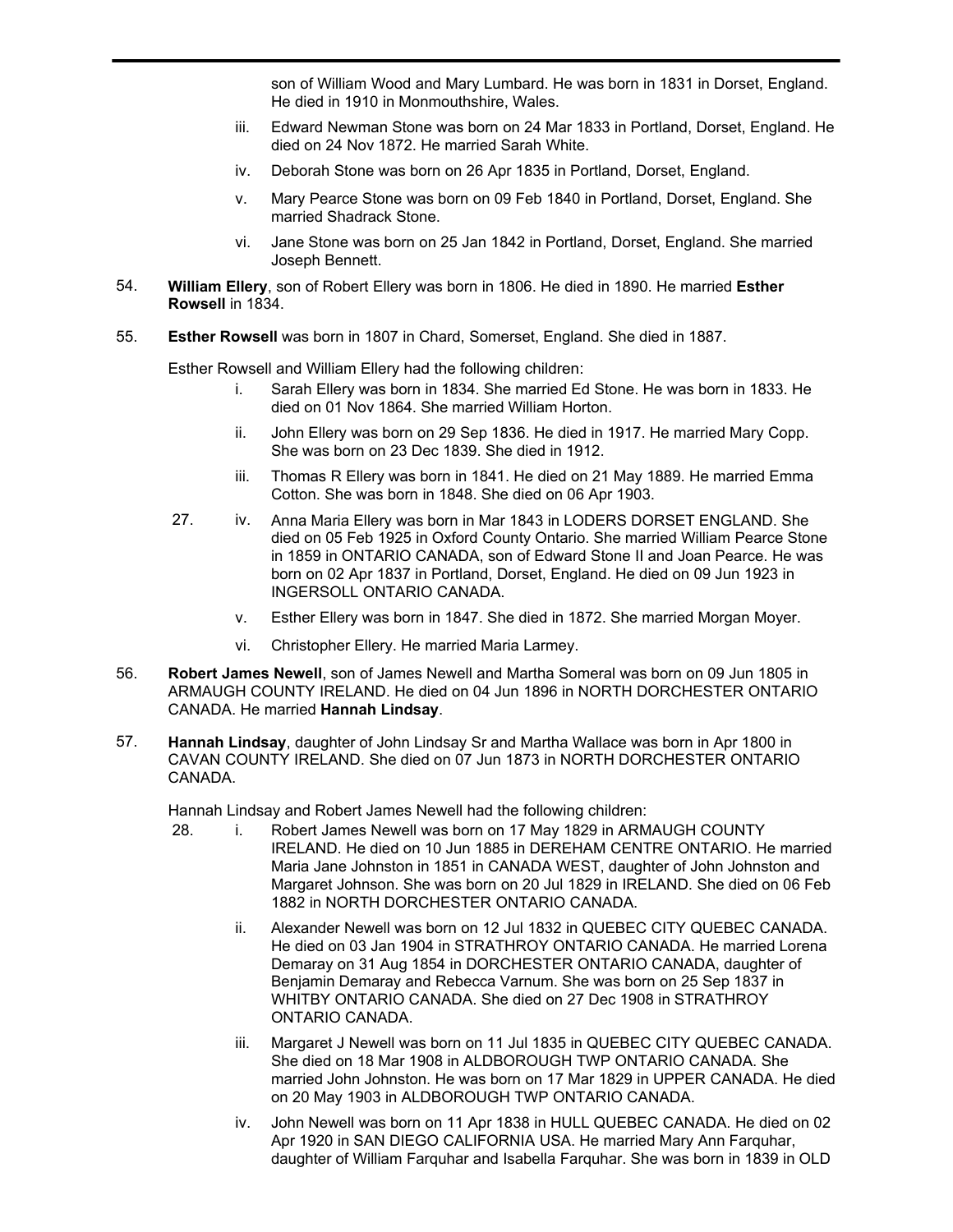DEER ABERDEENSHIRE SCOTLAND. She died on 03 Dec 1903 in ST.CLAIR MICHIGAN USA.

- v. William George Newell was born on 19 Feb 1840 in HULL QUEBEC CANADA. He died on 30 Dec 1917 in INGERSOLL ONTARIO CANADA. He married Elizabeth Warring. She was born in Jan 1847 in MIDDLESEX COUNTY ONTARIO CANADA. She died on 18 Jul 1917 in INGERSOLL ONTARIO CANADA.
- vi. Martha Newell. She died in 1894.
- vii. Margaret Ann Newell was born on 23 Oct 1852 in NORTH DORCHESTER ONTARIO CANADA. She died on 27 Oct 1900 in DEREHAM CENTRE ONTARIO.
- **John Johnston** was born in 1795 in CLONTIBRET MONAGHAN IRELAND. He died in 1852 in MULLINS MONAGHAN IRELAND. He married **Margaret Johnson** in 1818 in IRELAND. 58.
- **Margaret Johnson**, daughter of George Johnson and Harriet ? was born in 1798 in ARMAUGH COUNTY IRELAND. She died in 1861 in IRELAND. 59.

Margaret Johnson and John Johnston had the following children:

- i. Margaret Johnston was born in 1819 in ARMAGH IRELAND. She died on 22 Mar 1888 in MALAHIDE TWP ONTARIO CANADA. She married Wellington Johnson, son of Humphrey Johnson and Margaret Whitcraft. He was born in 1816 in ONTARIO CANADA. He died on 07 Jan 1899 in MALAHIDE TWP ONTARIO CANADA.
- ii. Samuel Johnston was born in 1821 in IRELAND. He died on 18 May 1875 in NORTH DORCHESTER ONTARIO CANADA. He married Elizabeth Spence.
- iii. James Johnston was born on 28 Apr 1823 in CLONTIBRET MONAGHAN IRELAND. He died on 17 Oct 1904 in ALDBOROUGH TWP ONTARIO CANADA. He married Mary Johnson, daughter of Humphrey Johnson and Margaret Whitcraft. She was born on 25 Aug 1826.
- iv. John Francis Johnston was born in 1824 in IRELAND. He died on 30 Aug 1901 in VICTORIA ONTARIO CANADA. He married Mary Ann Cowan on 15 Sep 1855 in MANVERS ONTARIO CANADA. She was born in 1821 in IRELAND.
- v. William B Johnston was born in 1825 in IRELAND. He died on 07 Sep 1876 in FLINT MICHIGAN USA. He married Maranda Lucas, daughter of John Lucas and Elizabeth Harris. She was born in 1832 in ONTARIO CANADA. She died in 1868 in MICHIGAN USA.
- 29. vi. Maria Jane Johnston was born on 20 Jul 1829 in IRELAND. She died on 06 Feb 1882 in NORTH DORCHESTER ONTARIO CANADA. She married Robert James Newell in 1851 in CANADA WEST, son of Robert James Newell and Hannah Lindsay. He was born on 17 May 1829 in ARMAUGH COUNTY IRELAND. He died on 10 Jun 1885 in DEREHAM CENTRE ONTARIO.
- 60. **John Pike** was born in 1812 in DEVON ENGLAND. He died in 1870. He married **Mary Cox**.
- 61. **Mary Cox** was born in 1815 in DEVON ENGLAND. She died in 1890.

Mary Cox and John Pike had the following children:

- 30. i. John Pike was born in 1832 in FERNHAM BERKSHIRE ENGLAND. He died in 1889 in ENGLAND. He married Anna Elizabeth Herbert, daughter of Henry Herbert and Ann ?. She was born in 1836 in ENGLAND. She died in 1925 in ENGLAND.
	- ii. Mary Pike was born in 1834.
- 62. **Henry Herbert** was born in 1814 in ENGLAND. He died in 1881. He married **Ann ?**.
- 63. **Ann ?** was born in 1820 in ENGLAND.

Ann ? and Henry Herbert had the following children:

31. i. Anna Elizabeth Herbert was born in 1836 in ENGLAND. She died in 1925 in ENGLAND. She married John Pike, son of John Pike and Mary Cox. He was born in 1832 in FERNHAM BERKSHIRE ENGLAND. He died in 1889 in ENGLAND.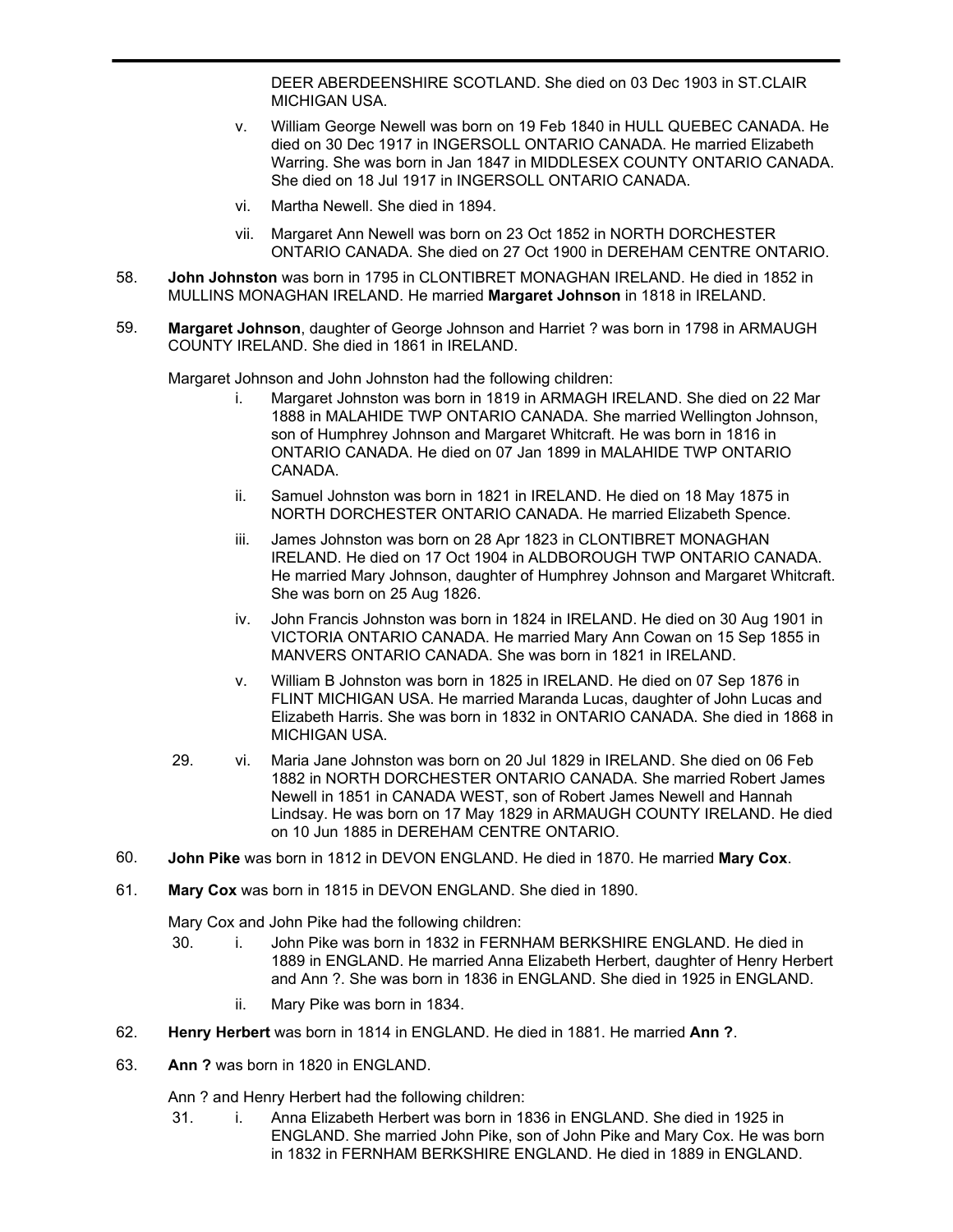ii. Henry Herbert.

# **Generation 7**

- **Thomas Ward**, son of Anthony Ward and Martha Clemie was born on 17 Mar 1763 in Otley, Yorkshire, England. He died in 1797. He married **Grace Jackson**. 100.
- **Grace Jackson** was born in 1767 in Kirkburton, Yorkshire, England. She died on 10 Dec 1825 in Fewston, Yorkshire, England. 101.

Grace Jackson and Thomas Ward had the following children:

- 50. i. John Ward was born on 05 Nov 1790 in Otley, Yorkshire, England. He died in Jul 1872 in YORKSHIRE ENGLAND. He married Jane Spenceley, daughter of William Spenceley and Margaret Clarke. She was born in 1785 in BARUGH YORKSHIRE ENGLAND.
	- ii. Joseph Ward was born on 12 Jan 1792 in Fewston, Yorkshire, England. He died on 24 Dec 1872 in Harrogate, Yorkshire, England.
	- iii. Jonathan Ward was born on 21 Mar 1799 in West Riding Yorkshire England. He died in Oct 1877 in Blubberhouses, Yorkshire, England.
	- iv. William J Ward was born on 24 Feb 1802 in Fewston, Yorkshire, England. He married Mary Triffitt. She was born in 1809 in Killinghall Yorkshire England. She died on 04 Apr 1878.

### 102. **William Spenceley**. He married **Margaret Clarke**.

#### 103. **Margaret Clarke**.

Margaret Clarke and William Spenceley had the following child:

- 51. i. Jane Spenceley was born in 1785 in BARUGH YORKSHIRE ENGLAND. She married John Ward, son of Thomas Ward and Grace Jackson. He was born on 05 Nov 1790 in Otley, Yorkshire, England. He died in Jul 1872 in YORKSHIRE ENGLAND.
- **Edward Stone**, son of Benjamin Stone and Katherine Attwooll was born on 17 Jan 1774 in Portland, Dorset, England. He died on 14 Feb 1862 in Portland, Dorset, England. He married **Rebecca Newman** on 15 Apr 1801 in Portland, Dorset, England. 104.
- **Rebecca Newman**, daughter of Edward Newman and Sarah White was born on 19 Jul 1775 in Portland, Dorset, England. She died on 25 Jul 1860 in Portland, Dorset, England. 105.

Rebecca Newman and Edward Stone had the following children:

- 52. i. Edward Stone II was born on 09 Sep 1803 in Portland, Dorset, England. He died on 24 Nov 1842. He married Joan Pearce on 01 Dec 1827 in Portland, Dorset, England, daughter of William Pearce and Mary Bennett. She was born on 27 Dec 1807 in Portland, Dorset, England. She died in 1873.
	- ii. John Stone.
	- iii. Henry Stone.
	- iv. Mary Stone.
	- v. Rebecca Stone was born on 28 Mar 1802.
	- vi. Sarah Stone was born on 17 Mar 1805. She died on 21 Feb 1823 in Wakeham, Dorset, England.
	- vii. Elizabeth Stone was born on 21 Aug 1805.
	- viii. Benjamin Stone was born on 07 Jun 1812. He married Elizabeth Ayles on 02 Sep 1832.
- **William Pearce**, son of Edward Pearce and Deborah Schollar was born on 12 Aug 1782 in Portland, Dorset, England. He died in 1872 in Portland, Dorset, England. He married **Mary Bennett** on 22 Mar 1805 in Portland, Dorset, England. 106.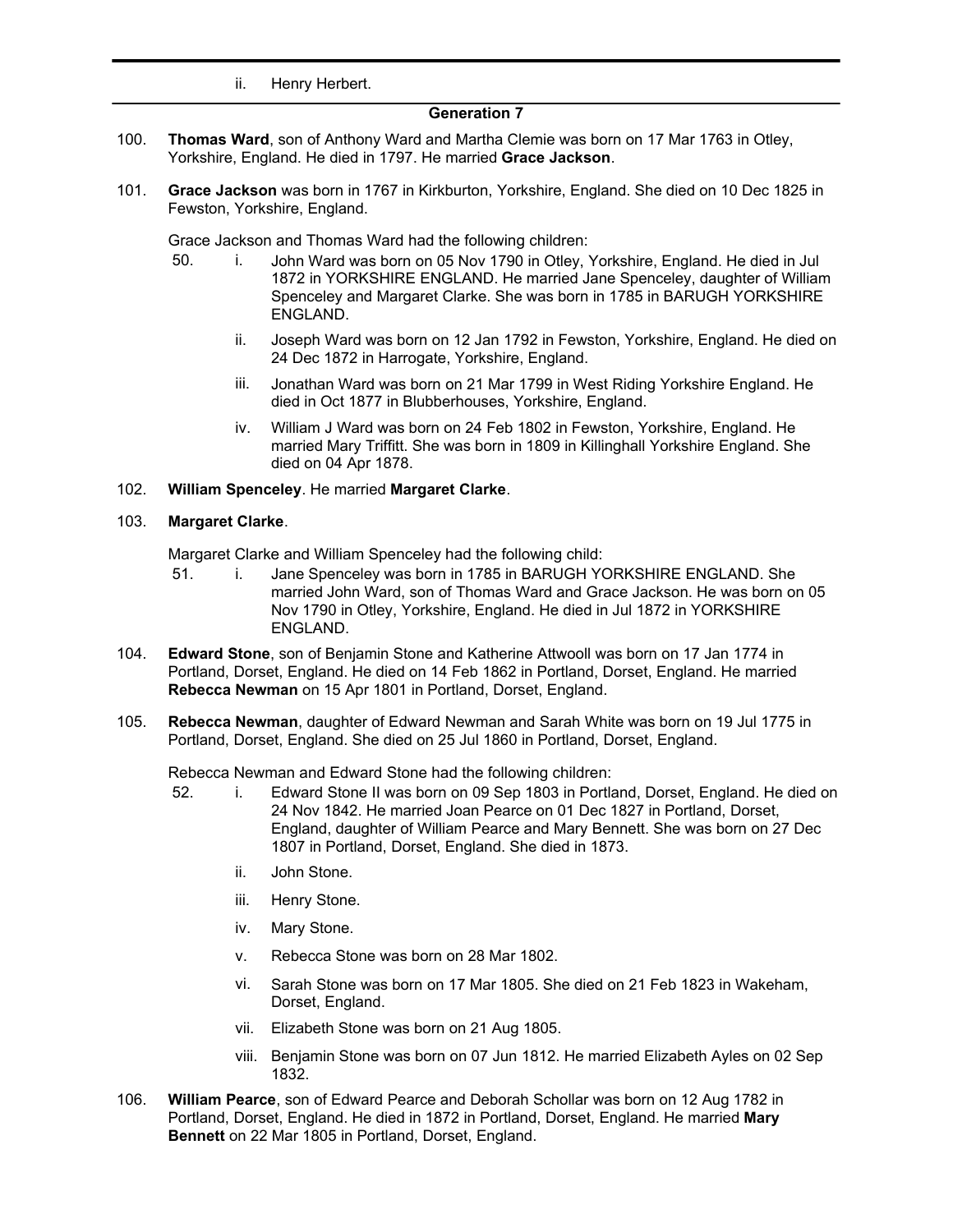**Mary Bennett**, daughter of Joseph Bennett and Jane Attwooll was born in 1784 in Portland, Dorset, England. She died in 1861 in Portland, Dorset, England. 107.

Mary Bennett and William Pearce had the following child:

- 53. i. Joan Pearce was born on 27 Dec 1807 in Portland, Dorset, England. She died in 1873. She married Edward Stone II on 01 Dec 1827 in Portland, Dorset, England, son of Edward Stone and Rebecca Newman. He was born on 09 Sep 1803 in Portland, Dorset, England. He died on 24 Nov 1842.
- 108. **Robert Ellery**, son of Robert Ellery and Elizabeth Adams was born in 1774.

Robert Ellery had the following child:

- 54. i. William Ellery was born in 1806. He died in 1890. He married Esther Rowsell in 1834. She was born in 1807 in Chard, Somerset, England. She died in 1887.
- **James Newell**, son of James Robert Newell and Mary McKnight was born in 1782 in IRELAND. He died on 25 Sep 1859 in MALAHIDE TWP ONTARIO CANADA. He married **Martha Someral**. 112.
- **Martha Someral**, daughter of Robert Someral and Margaret Foster was born in 1787 in IRELAND. She died in 1864 in MALAHIDE TWP ONTARIO CANADA. 113.

Martha Someral and James Newell had the following children:

- 56. i. Robert James Newell was born on 09 Jun 1805 in ARMAUGH COUNTY IRELAND. He died on 04 Jun 1896 in NORTH DORCHESTER ONTARIO CANADA. He married Hannah Lindsay, daughter of John Lindsay Sr and Martha Wallace. She was born in Apr 1800 in CAVAN COUNTY IRELAND. She died on 07 Jun 1873 in NORTH DORCHESTER ONTARIO CANADA.
	- ii. John Newell was born in 1807 in ARMAGH IRELAND. He died on 07 Apr 1894 in WARWICK LAMBTON ONTARIO CANADA. He married Nancy Whitcroft on 09 Dec 1828 in MONAGHAN IRELAND. She was born in 1811 in MONAGHAN IRELAND. She died on 21 Jul 1899 in WARWICK LAMBTON ONTARIO CANADA.
	- iii. James Newell was born in 1815 in MONAGHAN IRELAND. He died on 15 Feb 1871 in MALAHIDE TWP ONTARIO CANADA. He married Jane Lindsay. She was born on 05 Jan 1822 in CAVAN IRELAND. She died on 23 Feb 1893 in MALAHIDE TWP ONTARIO CANADA.
	- iv. Alexander R Newell was born in 1816 in ARMAGH IRELAND. He died on 06 Apr 1878 in LONDON ONTARIO CANADA. He married Rebecca Rogers on 06 Sep 1871 in ELGIN COUNTY ONTARIO CANADA. She was born in 1819 in IRELAND. She died in 1871.
	- v. Andrew Newell was born on 01 Dec 1819 in BALLYBAY MONAGHAN IRELAND. He died on 31 Jan 1904 in MALAHIDE TWP ONTARIO CANADA. He married Eliza Hastings. She was born in 1826. She died in 1906.
	- vi. Mary Newell was born in 1821. She married Reuben Johnson.
	- vii. Martha Newell was born in 1824. She married Joseph Nesbitt.
	- viii. Foster Newell was born in 1827. He married Margaret Alward.
- **John Lindsay Sr**, son of John Lindsay and Christian Wright was born in 1782 in SCOTLAND. He died in 1831 in LOWER CANADA. He married **Martha Wallace**. 114.
- **Martha Wallace**, daughter of John Wallace and Euphan Jervice was born in 1782 in ABERDEEN SCOTLAND. She died in MALAHIDE TWP ONTARIO CANADA. 115.

Martha Wallace and John Lindsay Sr had the following children:

57. i. Hannah Lindsay was born in Apr 1800 in CAVAN COUNTY IRELAND. She died on 07 Jun 1873 in NORTH DORCHESTER ONTARIO CANADA. She married Robert James Newell, son of James Newell and Martha Someral. He was born on 09 Jun 1805 in ARMAUGH COUNTY IRELAND. He died on 04 Jun 1896 in NORTH DORCHESTER ONTARIO CANADA. She married Nassau Geno. He was born in 1805 in IRELAND. He died in INDIA.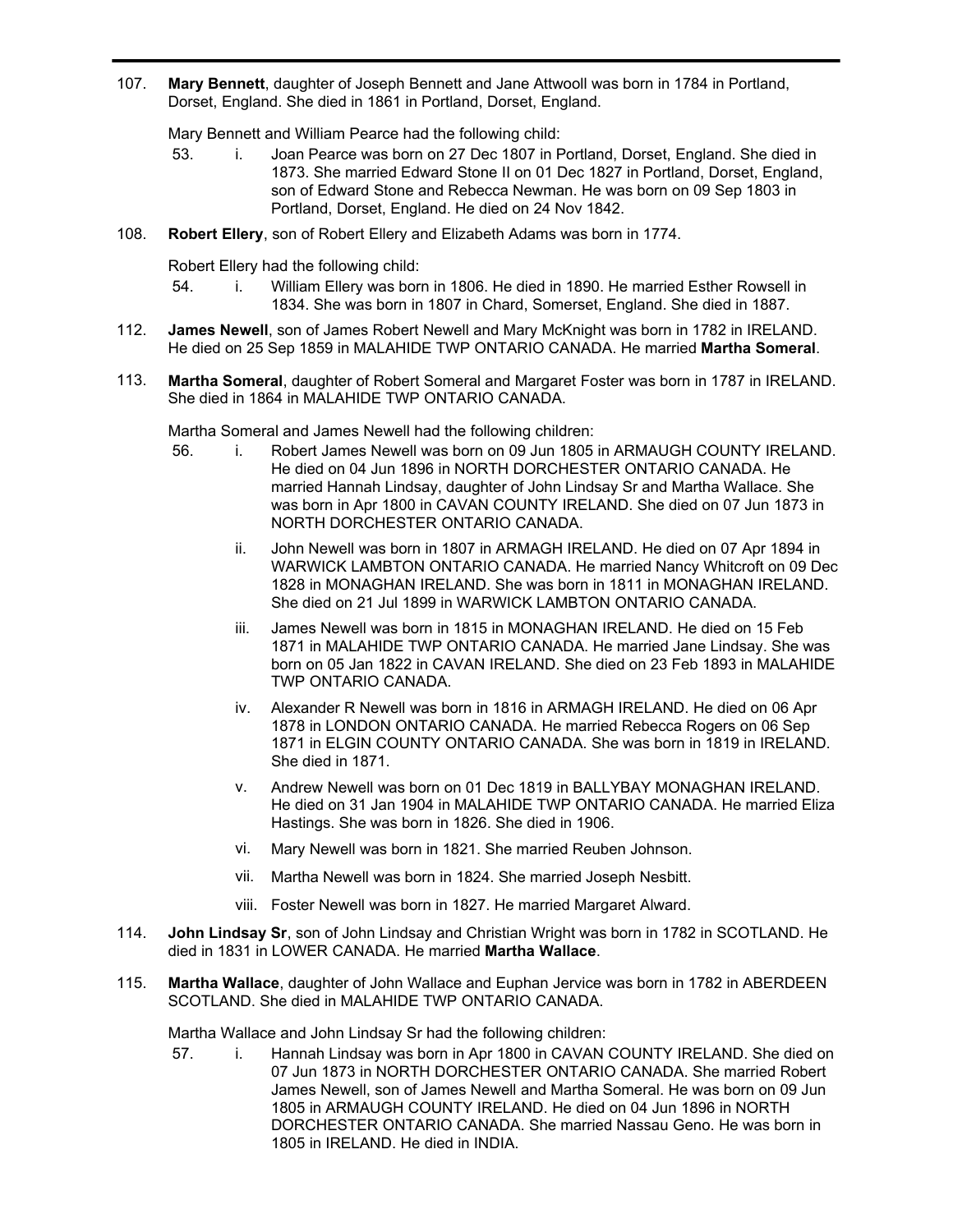- ii. John Lindsay Jr.
- **George Johnson** was born in 1765 in ARMAGH IRELAND. He died in 1816 in IRELAND. He married **Harriet ?** in 1785 in IRELAND. 118.
- 119. **Harriet ?** was born in 1765 in ARMAGH IRELAND. She died in 1798 in IRELAND.

Harriet ? and George Johnson had the following child:

59. i. Margaret Johnson was born in 1798 in ARMAUGH COUNTY IRELAND. She died in 1861 in IRELAND. She married John Johnston in 1818 in IRELAND. He was born in 1795 in CLONTIBRET MONAGHAN IRELAND. He died in 1852 in MULLINS MONAGHAN IRELAND.

### **Generation 8**

- **Anthony Ward**, son of Thomas Ward and Lydia Blakey was born on 05 Sep 1730 in Fewston, Yorkshire, England. He died in 1775 in BRADFORD YORKSHIRE ENGLAND. He married **Martha Clemie**. 200.
- **Martha Clemie**, daughter of William Clemie and Mary Moorehouse was born in 1737 in SKIPTON YORKSHIRE ENGLAND. 201.

Martha Clemie and Anthony Ward had the following children:

- 100. i. Thomas Ward was born on 17 Mar 1763 in Otley, Yorkshire, England. He died in 1797. He married Grace Jackson. She was born in 1767 in Kirkburton, Yorkshire, England. She died on 10 Dec 1825 in Fewston, Yorkshire, England.
	- ii. Alice Ward was born in 1757 in Carleton in Craven, Yorkshire, , England. She died on 12 Jan 1823 in Otley, Yorkshire, England.
	- iii. John Ward was born in 1759.
	- iv. Mary Ward was born in 1761.
	- v. Anthony Ward was born in 1763.
	- vi. William Ward was born in 1766.
	- vii. Edward Ward was born in 1770.
- **Benjamin Stone**, son of John Stone and Mary Allen was born in 1746 in Portland, Dorset, England. He died in 1825 in ENGLAND. He married **Katherine Attwooll** in ENGLAND. 208.
- 209. **Katherine Attwooll** was born in ENGLAND. She died in ENGLAND.

Katherine Attwooll and Benjamin Stone had the following child:

- 104. i. Edward Stone was born on 17 Jan 1774 in Portland, Dorset, England. He died on 14 Feb 1862 in Portland, Dorset, England. He married Rebecca Newman on 15 Apr 1801 in Portland, Dorset, England, daughter of Edward Newman and Sarah White. She was born on 19 Jul 1775 in Portland, Dorset, England. She died on 25 Jul 1860 in Portland, Dorset, England.
- **Edward Newman**, son of Edward Newman and Ann Pearce was born on 06 May 1739 in Portland, Dorset, England. He married **Sarah White**. 210.
- **Sarah White**, daughter of Thomas White and Sarah Andrews was born in 1741 in Portland, Dorset, England. 211.

Sarah White and Edward Newman had the following child:

- 105. i. Rebecca Newman was born on 19 Jul 1775 in Portland, Dorset, England. She died on 25 Jul 1860 in Portland, Dorset, England. She married Edward Stone on 15 Apr 1801 in Portland, Dorset, England, son of Benjamin Stone and Katherine Attwooll. He was born on 17 Jan 1774 in Portland, Dorset, England. He died on 14 Feb 1862 in Portland, Dorset, England.
- **Edward Pearce**, son of Henry Pearce and Grace Attwell was born on 19 Nov 1744 in Portland, Dorset, England. He died on 27 Jan 1815 in Portland, Dorset, England. He married **Deborah Schollar** on 11 Oct 1772 in Portland, Dorset, England. 212.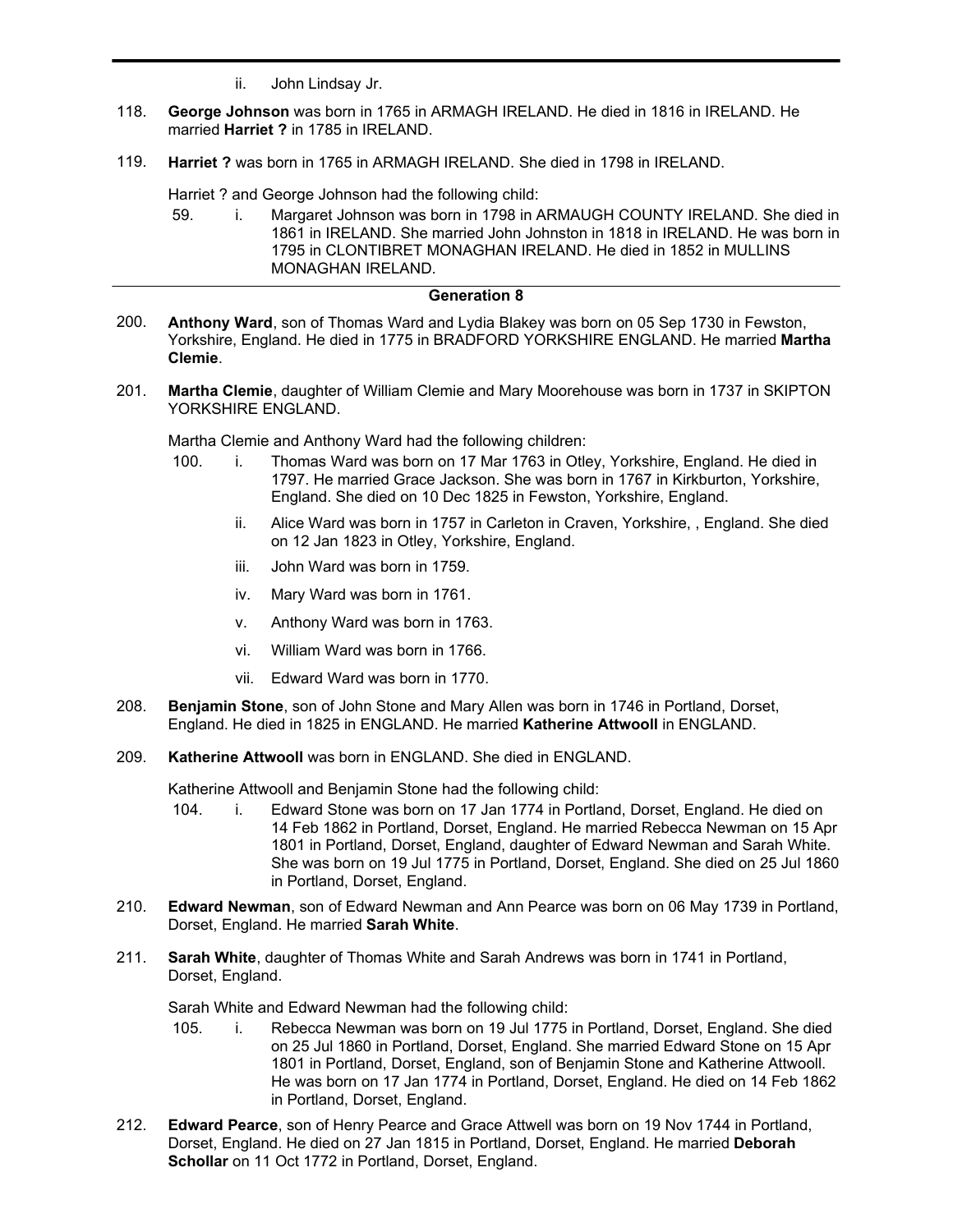**Deborah Schollar**, daughter of William Schollar and Elizabeth Glover was born on 02 Mar 1755 in Portland, Dorset, England. She died on 23 Jul 1794 in Portland, Dorset, England. 213.

Deborah Schollar and Edward Pearce had the following child:

- 106. i. William Pearce was born on 12 Aug 1782 in Portland, Dorset, England. He died in 1872 in Portland, Dorset, England. He married Mary Bennett on 22 Mar 1805 in Portland, Dorset, England, daughter of Joseph Bennett and Jane Attwooll. She was born in 1784 in Portland, Dorset, England. She died in 1861 in Portland, Dorset, England.
- **Joseph Bennett**, son of William Bennett and Sarah was born in 1753 in ENGLAND. He died in ENGLAND. He married **Jane Attwooll** in ENGLAND. 214.
- **Jane Attwooll**, daughter of Henry Attwooll and Susanna Flew was born in 1754 in ENGLAND. She died in ENGLAND. 215.

Jane Attwooll and Joseph Bennett had the following child:

- 107. i. Mary Bennett was born in 1784 in Portland, Dorset, England. She died in 1861 in Portland, Dorset, England. She married William Pearce on 22 Mar 1805 in Portland, Dorset, England, son of Edward Pearce and Deborah Schollar. He was born on 12 Aug 1782 in Portland, Dorset, England. He died in 1872 in Portland, Dorset, England.
- 216. **Robert Ellery** was born in 1741. He married **Elizabeth Adams**.
- 217. **Elizabeth Adams** was born in 1739.

Elizabeth Adams and Robert Ellery had the following children:

- 108. i. Robert Ellery was born in 1774.
	- ii. Thomas Ellery was born in 1771.
	- iii. Harriet Ellery was born in 1769.
	- iv. John Ellery was born in 1775.
	- v. Thomas Ellery was born in 1767. He died in 1771.
- **James Robert Newell** was born in 1754 in SCOTLAND. He died on 26 Sep 1815 in ARMAGH IRELAND. He married **Mary McKnight**. 224.
- 225. **Mary McKnight** was born in 1750 in SCOTLAND.

Mary McKnight and James Robert Newell had the following children:

- 112. i. James Newell was born in 1782 in IRELAND. He died on 25 Sep 1859 in MALAHIDE TWP ONTARIO CANADA. He married Martha Someral, daughter of Robert Someral and Margaret Foster. She was born in 1787 in IRELAND. She died in 1864 in MALAHIDE TWP ONTARIO CANADA.
	- ii. John Newell.
	- iii. Margaret Newell. She married Robert Boyd.
	- iv. Mary Newell.
- 226. **Robert Someral** was born in IRELAND. He married **Margaret Foster**.
- 227. **Margaret Foster** was born in 1760 in IRELAND.

Margaret Foster and Robert Someral had the following child:

- 113. i. Martha Someral was born in 1787 in IRELAND. She died in 1864 in MALAHIDE TWP ONTARIO CANADA. She married James Newell, son of James Robert Newell and Mary McKnight. He was born in 1782 in IRELAND. He died on 25 Sep 1859 in MALAHIDE TWP ONTARIO CANADA.
- 228. **John Lindsay**. He married **Christian Wright**.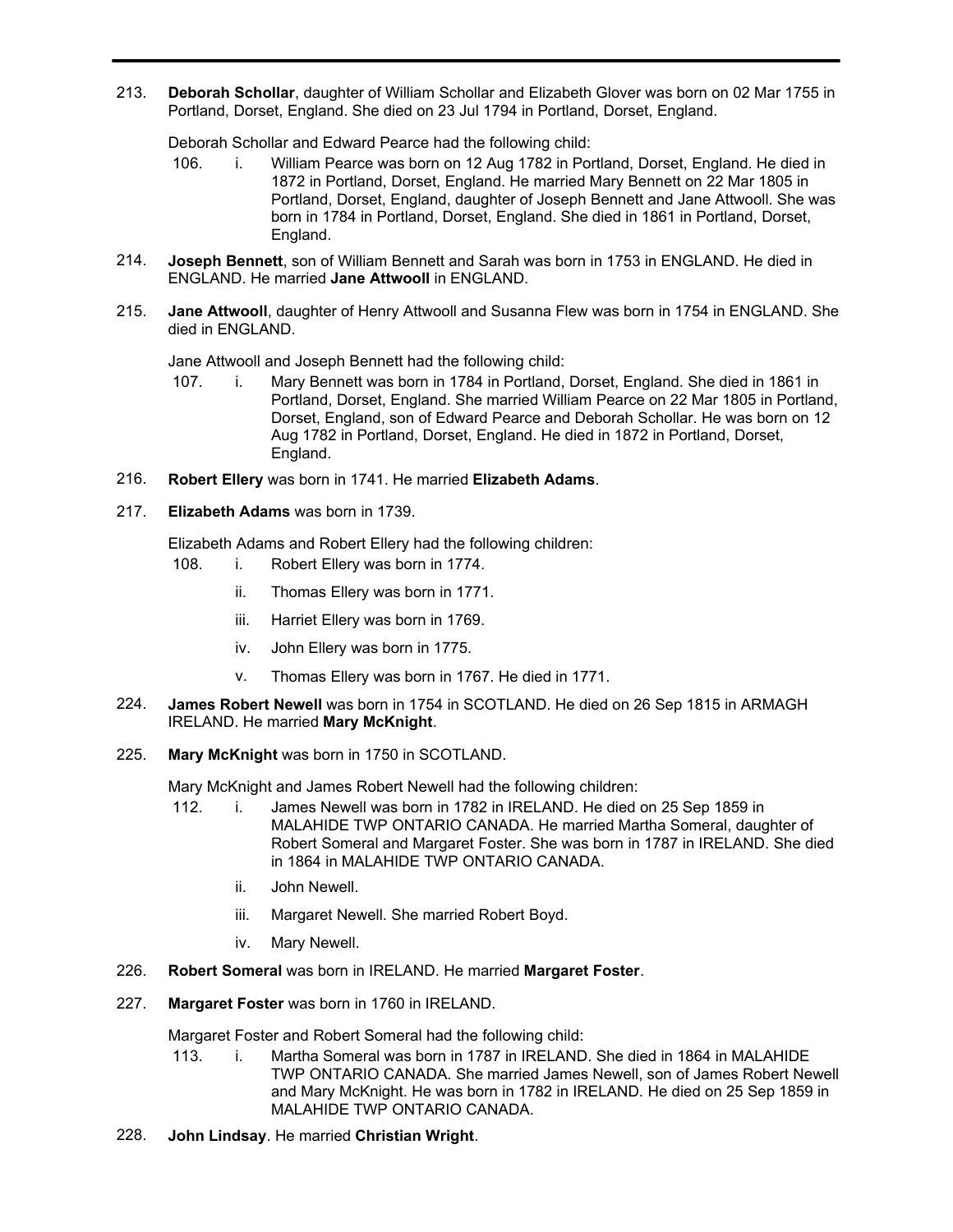### 229. **Christian Wright**.

Christian Wright and John Lindsay had the following child:

114. i. John Lindsay Sr was born in 1782 in SCOTLAND. He died in 1831 in LOWER CANADA. He married Martha Wallace, daughter of John Wallace and Euphan Jervice. She was born in 1782 in ABERDEEN SCOTLAND. She died in MALAHIDE TWP ONTARIO CANADA.

### 230. **John Wallace**. He married **Euphan Jervice**.

### 231. **Euphan Jervice**.

Euphan Jervice and John Wallace had the following child:

115. i. Martha Wallace was born in 1782 in ABERDEEN SCOTLAND. She died in MALAHIDE TWP ONTARIO CANADA. She married John Lindsay Sr, son of John Lindsay and Christian Wright. He was born in 1782 in SCOTLAND. He died in 1831 in LOWER CANADA.

### **Generation 9**

- **Thomas Ward**, son of John Ward and Anne was born on 10 Mar 1704 in Pateley Bridge, Yorkshire, England. He died in 1773 in Fewston, Yorkshire, England. He married **Lydia Blakey**. 400.
- **Lydia Blakey**, daughter of John Blakey and Mary Maria Robinson was born on 26 Oct 1704 in Ilkley, Yorkshire, England. She died on 17 Mar 1782 in Fewston, Yorkshire, England. 401.

Lydia Blakey and Thomas Ward had the following children:

- 200. i. Anthony Ward was born on 05 Sep 1730 in Fewston, Yorkshire, England. He died in 1775 in BRADFORD YORKSHIRE ENGLAND. He married Martha Clemie, daughter of William Clemie and Mary Moorehouse. She was born in 1737 in SKIPTON YORKSHIRE ENGLAND.
	- ii. William Ward was born in 1746 in Fewston, Yorkshire, England. He died in 1747 in Fewston, Yorkshire, England.
	- iii. Benjamin Ward was born in 1742 in Fewston, Yorkshire, England. He died in 1790 in Pennsylvania, United States.
	- iv. Thomas Ward was born on 09 Jul 1737 in Fewston, Yorkshire, England. He died in Jan 1818.
	- v. John Ward was born on 08 Sep 1733 in Fewston, Yorkshire, England. He died in 1775.
	- vi. Anne Ward was born on 05 Sep 1730 in Fewston, Yorkshire, England.
	- vii. Ruth Ward was born on 09 Nov 1729 in Fewston, Yorkshire, England. She died on 21 Aug 1821 in Fewston, Yorkshire, England.
- **William Clemie** was born in 1689 in , , , Scotland. He died in Jul 1748 in SKIPTON YORKSHIRE ENGLAND. He married **Mary Moorehouse**. 402.
- **Mary Moorehouse**, daughter of William MOOREHOUSE and Ellen MOORHOUSE was born in 1702 in SKIPTON YORKSHIRE ENGLAND. She died in 1756 in Bolton Abbey, Yorkshire, England. 403.

Mary Moorehouse and William Clemie had the following children:

- 201. i. Martha Clemie was born in 1737 in SKIPTON YORKSHIRE ENGLAND. She married Anthony Ward, son of Thomas Ward and Lydia Blakey. He was born on 05 Sep 1730 in Fewston, Yorkshire, England. He died in 1775 in BRADFORD YORKSHIRE ENGLAND.
	- ii. Alice CLEMIE was born in 1742 in Bolton Abbey, Yorkshire, England. She died in Jan 1750 in Bolton Abbey, Yorkshire, England.
	- iii. Edward CLEMIE was born in 1739 in York, England.
	- iv. James CLEMIE was born in 1734 in Bolton Abbey, Yorkshire, England. He died in Apr 1814 in Beamsley Hospital,Addington,York England.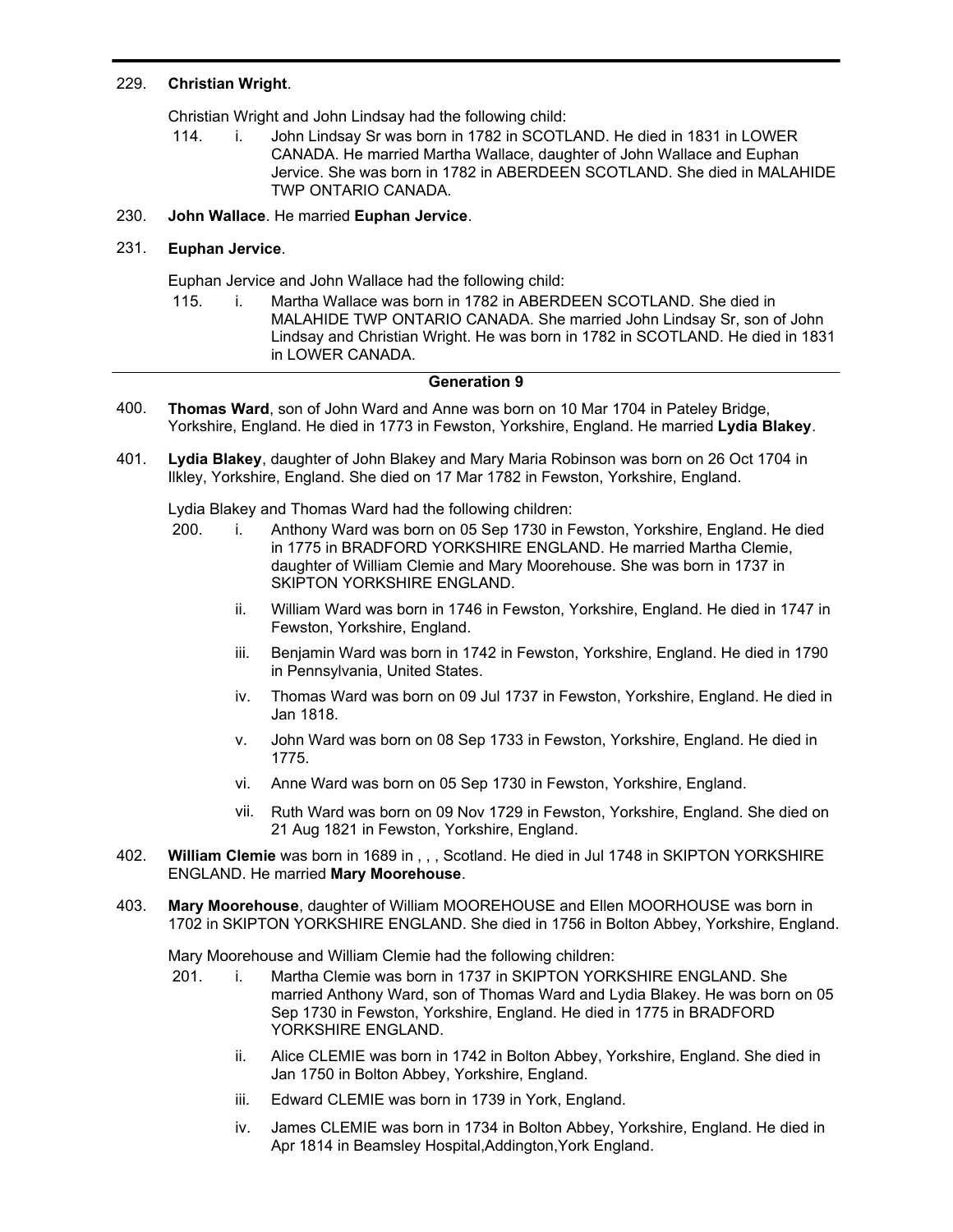- v. Jane CLEMIE was born in 1732 in Bolton Abbey, Yorkshire, England.
- vi. William CLEMIE was born in 1729 in Howgill, Beamsley, Addingham,York, England. He died on 07 Dec 1807 in Beamsley ,Addingham, York, England.
- vii. Eleanor CLEMIE was born in 1727 in York, England. She died in 1728.
- viii. Mary CLEMIE was born in 1724 in SKIPTON YORKSHIRE ENGLAND. She died in Mar 1756 in Bolton Abbey, Yorkshire, England.
- ix. Agnes CLEMIE was born in 1722 in York, England. She died in 1726 in SKIPTON YORKSHIRE ENGLAND.
- **John Stone**, son of Shadrock Stone and Agnes ? was born in 1712 in Portland, Dorset, England. He died in ENGLAND. He married **Mary Allen** in ENGLAND. 416.
- 417. **Mary Allen** was born in ENGLAND. She died in ENGLAND.

Mary Allen and John Stone had the following child:

- 208. i. Benjamin Stone was born in 1746 in Portland, Dorset, England. He died in 1825 in ENGLAND. He married Katherine Attwooll in ENGLAND. She was born in ENGLAND. She died in ENGLAND.
- 420. **Edward Newman** was born in 1710 in Portland, Dorset, England. He married **Ann Pearce**.
- 421. **Ann Pearce** was born in 1710 in Portland, Dorset, England.

Ann Pearce and Edward Newman had the following child:

- 210. i. Edward Newman was born on 06 May 1739 in Portland, Dorset, England. He married Sarah White, daughter of Thomas White and Sarah Andrews. She was born in 1741 in Portland, Dorset, England.
- **Thomas White**, son of Thomas White and Barbara Comben was born on 17 Sep 1718 in Portland, Dorset, England. He married **Sarah Andrews**. 422.
- 423. **Sarah Andrews** was born in 1717 in Portland, Dorset, England.

Sarah Andrews and Thomas White had the following child:

- 211. i. Sarah White was born in 1741 in Portland, Dorset, England. She married Edward Newman, son of Edward Newman and Ann Pearce. He was born on 06 May 1739 in Portland, Dorset, England.
- **Henry Pearce**, son of Robert Pearce and Sarah was born in 1707 in Portland, Dorset, England. He died in 1766 in Portland, Dorset, England. He married **Grace Attwell** in Portland, Dorset, England. 424.
- **Grace Attwell** was born in 1710 in Dorset, England. She died on 06 Jul 1757 in Portland, Dorset, England. 425.

Grace Attwell and Henry Pearce had the following children:

- 212. i. Edward Pearce was born on 19 Nov 1744 in Portland, Dorset, England. He died on 27 Jan 1815 in Portland, Dorset, England. He married Deborah Schollar on 11 Oct 1772 in Portland, Dorset, England, daughter of William Schollar and Elizabeth Glover. She was born on 02 Mar 1755 in Portland, Dorset, England. She died on 23 Jul 1794 in Portland, Dorset, England.
	- ii. William Pearce was born in 1747 in ENGLAND. He died in 1832 in ENGLAND. He married Jane Pearce. She was born in 1749 in ENGLAND. She died in 1837 in ENGLAND.
- **William Schollar**, son of Richard Schollar and Deborah Childs was born on 06 Nov 1720 in ENGLAND. He died in 1765 in Portland, Dorset, England. He married **Elizabeth Glover** in Portland, Dorset, England. 426.
- **Elizabeth Glover**, daughter of Edward Glover and Eleanor Stone was born on 26 Sep 1719 in Portland, Dorset, England. She died on 05 Nov 1802 in Portland, Dorset, England. 427.

Elizabeth Glover and William Schollar had the following child: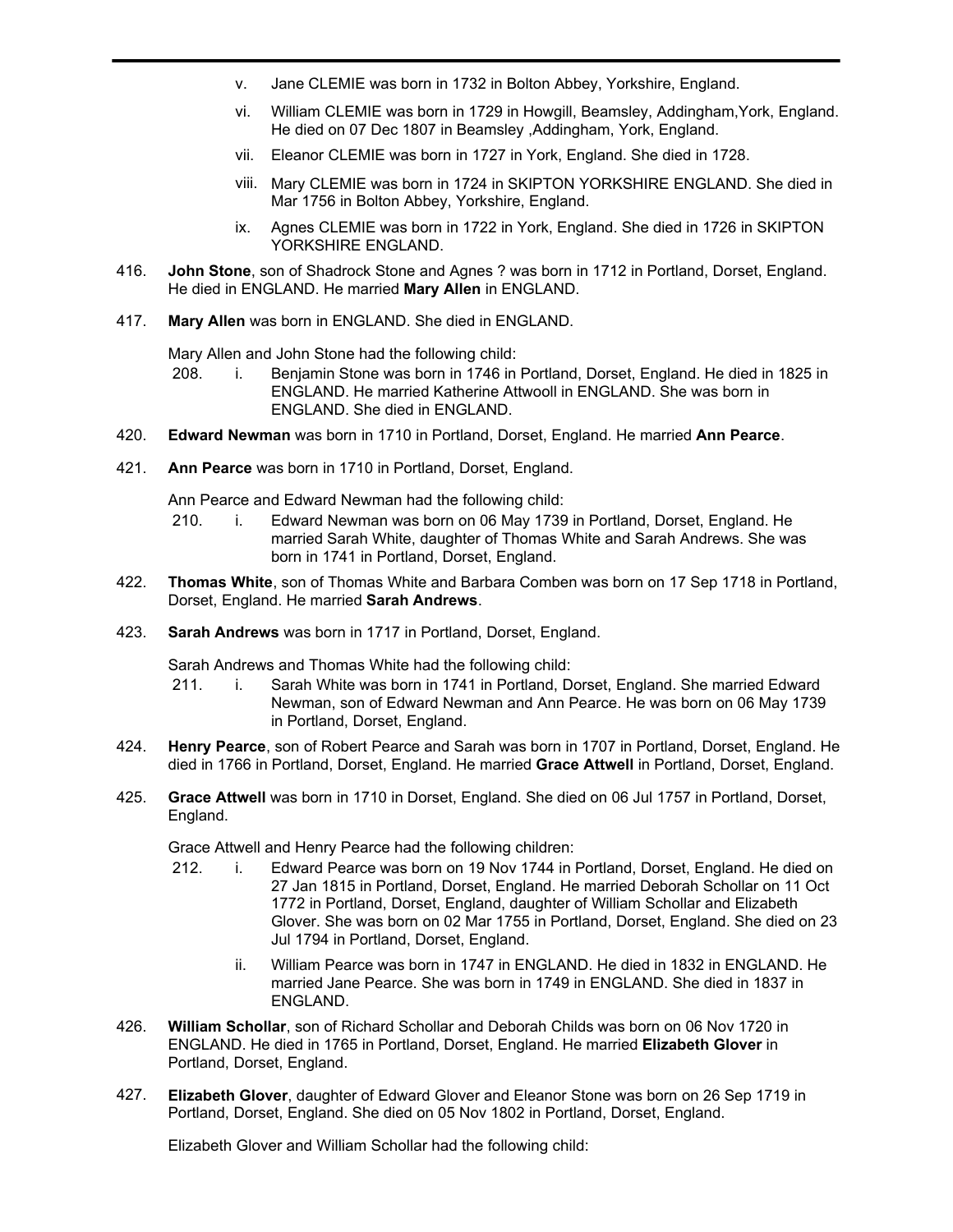- 213. i. Deborah Schollar was born on 02 Mar 1755 in Portland, Dorset, England. She died on 23 Jul 1794 in Portland, Dorset, England. She married Edward Pearce on 11 Oct 1772 in Portland, Dorset, England, son of Henry Pearce and Grace Attwell. He was born on 19 Nov 1744 in Portland, Dorset, England. He died on 27 Jan 1815 in Portland, Dorset, England.
- 428. **William Bennett** was born in 1722 in Portland, Dorset, England. He married **Sarah**.
- 429. **Sarah** was born in 1722 in Portland, Dorset, England.

Sarah and William Bennett had the following child:

- 214. i. Joseph Bennett was born in 1753 in ENGLAND. He died in ENGLAND. He married Jane Attwooll in ENGLAND, daughter of Henry Attwooll and Susanna Flew. She was born in 1754 in ENGLAND. She died in ENGLAND.
- **Henry Attwooll** was born in 1725 in Portland, Dorset, England. He died in 1792 in Portland, Dorset, England. He married **Susanna Flew**. 430.
- **Susanna Flew**, daughter of William Flew and Mary Pearce was born in 1725 in Portland, Dorset, England. She died in 1763 in Portland, Dorset, England. 431.

Susanna Flew and Henry Attwooll had the following child:

215. i. Jane Attwooll was born in 1754 in ENGLAND. She died in ENGLAND. She married Joseph Bennett in ENGLAND, son of William Bennett and Sarah. He was born in 1753 in ENGLAND. He died in ENGLAND.

### **Generation 10**

- 800. **John Ward**. He married **Anne**.
- 801. **Anne** was born in 1652. She died in 1729 in SKIPTON YORKSHIRE ENGLAND.

Anne and John Ward had the following child:

- 400. i. Thomas Ward was born on 10 Mar 1704 in Pateley Bridge, Yorkshire, England. He died in 1773 in Fewston, Yorkshire, England. He married Lydia Blakey, daughter of John Blakey and Mary Maria Robinson. She was born on 26 Oct 1704 in Ilkley, Yorkshire, England. She died on 17 Mar 1782 in Fewston, Yorkshire, England.
- **John Blakey**, son of John BLAKEY and Mary HEBDEN was born in 1675 in Ilkley, Yorkshire, England. He died before 14 Jul 1750 in Ilkley, Yorkshire, England. He married **Mary Maria Robinson**. 802.
- **Mary Maria Robinson**, daughter of Thomas Robinson and Jane ROBINSON was born in 1677 in Ilkley, Yorkshire, England. She died in 1733 in Ilkley, Yorkshire, England. 803.

Mary Maria Robinson and John Blakey had the following children:

- 401. i. Lydia Blakey was born on 26 Oct 1704 in Ilkley, Yorkshire, England. She died on 17 Mar 1782 in Fewston, Yorkshire, England. She married Thomas Ward, son of John Ward and Anne. He was born on 10 Mar 1704 in Pateley Bridge, Yorkshire, England. He died in 1773 in Fewston, Yorkshire, England.
	- ii. John BLAKEY was born on 17 May 1713 in Ilkley, Yorkshire, England. He died on 16 Feb 1765.
- **William MOOREHOUSE**, son of Edward Moorehouse and Jane Sugden was born in 1657 in SKIPTON YORKSHIRE ENGLAND. He died in May 1713 in SKIPTON YORKSHIRE ENGLAND. He married **Ellen MOORHOUSE**. 806.
- 807. **Ellen MOORHOUSE** was born in 1666 in SKIPTON YORKSHIRE ENGLAND.

Ellen MOORHOUSE and William MOOREHOUSE had the following children:

403. i. Mary Moorehouse was born in 1702 in SKIPTON YORKSHIRE ENGLAND. She died in 1756 in Bolton Abbey, Yorkshire, England. She married William Clemie. He was born in 1689 in , , , Scotland. He died in Jul 1748 in SKIPTON YORKSHIRE ENGLAND.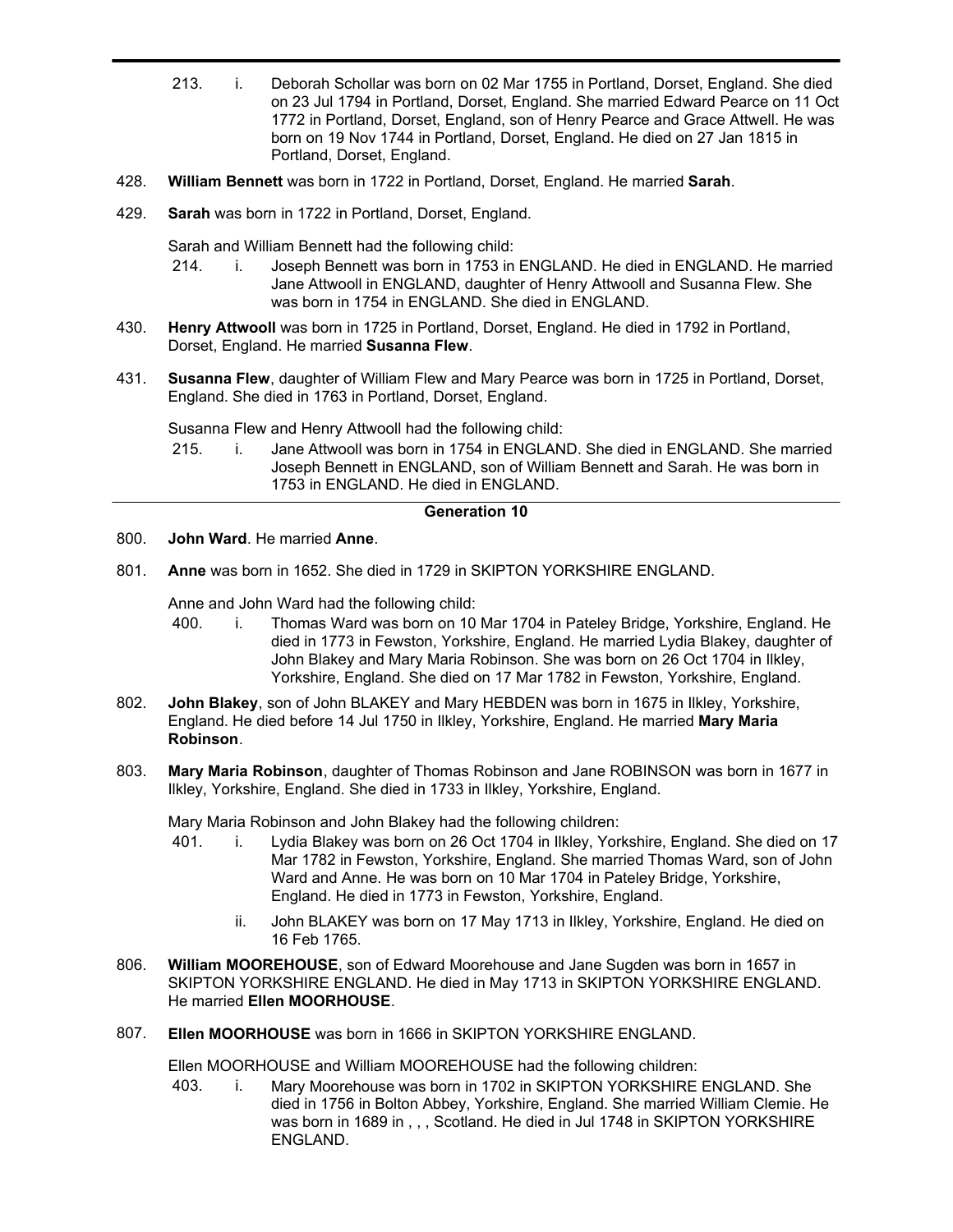- ii. Jane Moorehouse was born in 1711 in SKIPTON YORKSHIRE ENGLAND.
- iii. Edward Moorehouse was born in 1707 in SKIPTON YORKSHIRE ENGLAND. He died in Nov 1775 in SKIPTON YORKSHIRE ENGLAND.
- iv. Mary Ann Moorhouse was born in 1701 in SKIPTON YORKSHIRE ENGLAND. She died in 1756 in Bolton Abbey, Yorkshire, England.
- v. Edward Moorhouse was born in 1690 in SKIPTON YORKSHIRE ENGLAND. He died in Aug 1690 in SKIPTON YORKSHIRE ENGLAND.
- vi. Ellen Moorhouse was born in 1686 in SKIPTON YORKSHIRE ENGLAND.
- **Shadrock Stone** was born in 1676 in ENGLAND. He died in 1752 in ENGLAND. He married **Agnes ?** in ENGLAND. 832.
- 833. **Agnes ?** was born in ENGLAND. She died in ENGLAND.

Agnes ? and Shadrock Stone had the following child:

- 416. i. John Stone was born in 1712 in Portland, Dorset, England. He died in ENGLAND. He married Mary Allen in ENGLAND. She was born in ENGLAND. She died in ENGLAND.
- **Thomas White** was born in 1691 in Portland, Dorset, England. He died on 21 Jun 1761 in Portland, Dorset, England. He married **Barbara Comben**. 844.
- **Barbara Comben** was born on 16 Dec 1695 in Portland, Dorset, England. She died on 02 Oct 1762 in Portland, Dorset, England. 845.

Barbara Comben and Thomas White had the following child:

- 422. i. Thomas White was born on 17 Sep 1718 in Portland, Dorset, England. He married Sarah Andrews. She was born in 1717 in Portland, Dorset, England.
- 848. **Robert Pearce** was born in 1687 in Portland, Dorset, England. He married **Sarah**.
- 849. **Sarah** was born in 1687 in Portland, Dorset, England.

Sarah and Robert Pearce had the following child:

- 424. i. Henry Pearce was born in 1707 in Portland, Dorset, England. He died in 1766 in Portland, Dorset, England. He married Grace Attwell in Portland, Dorset, England. She was born in 1710 in Dorset, England. She died on 06 Jul 1757 in Portland, Dorset, England.
- **Richard Schollar**, son of Joseph Schollar and Ann was born in 1694 in Portland, Dorset, England. He died in 1772 in Portland, Dorset, England. He married **Deborah Childs**. 852.
- **Deborah Childs** was born in 1698 in Portland, Dorset, England. She died in 1770 in Portland, Dorset, England. 853.

Deborah Childs and Richard Schollar had the following child:

- 426. i. William Schollar was born on 06 Nov 1720 in ENGLAND. He died in 1765 in Portland, Dorset, England. He married Elizabeth Glover in Portland, Dorset, England, daughter of Edward Glover and Eleanor Stone. She was born on 26 Sep 1719 in Portland, Dorset, England. She died on 05 Nov 1802 in Portland, Dorset, England.
- 854. **Edward Glover** was born in 1698 in Portland, Dorset, England. He married **Eleanor Stone**.
- 855. **Eleanor Stone** was born in 1699 in Dorset, England. She died in 1738.

Eleanor Stone and Edward Glover had the following child:

- 427. i. Elizabeth Glover was born on 26 Sep 1719 in Portland, Dorset, England. She died on 05 Nov 1802 in Portland, Dorset, England. She married William Schollar in Portland, Dorset, England, son of Richard Schollar and Deborah Childs. He was born on 06 Nov 1720 in ENGLAND. He died in 1765 in Portland, Dorset, England.
- 862. **William Flew** was born in 1697 in Portland, Dorset, England. He married **Mary Pearce**.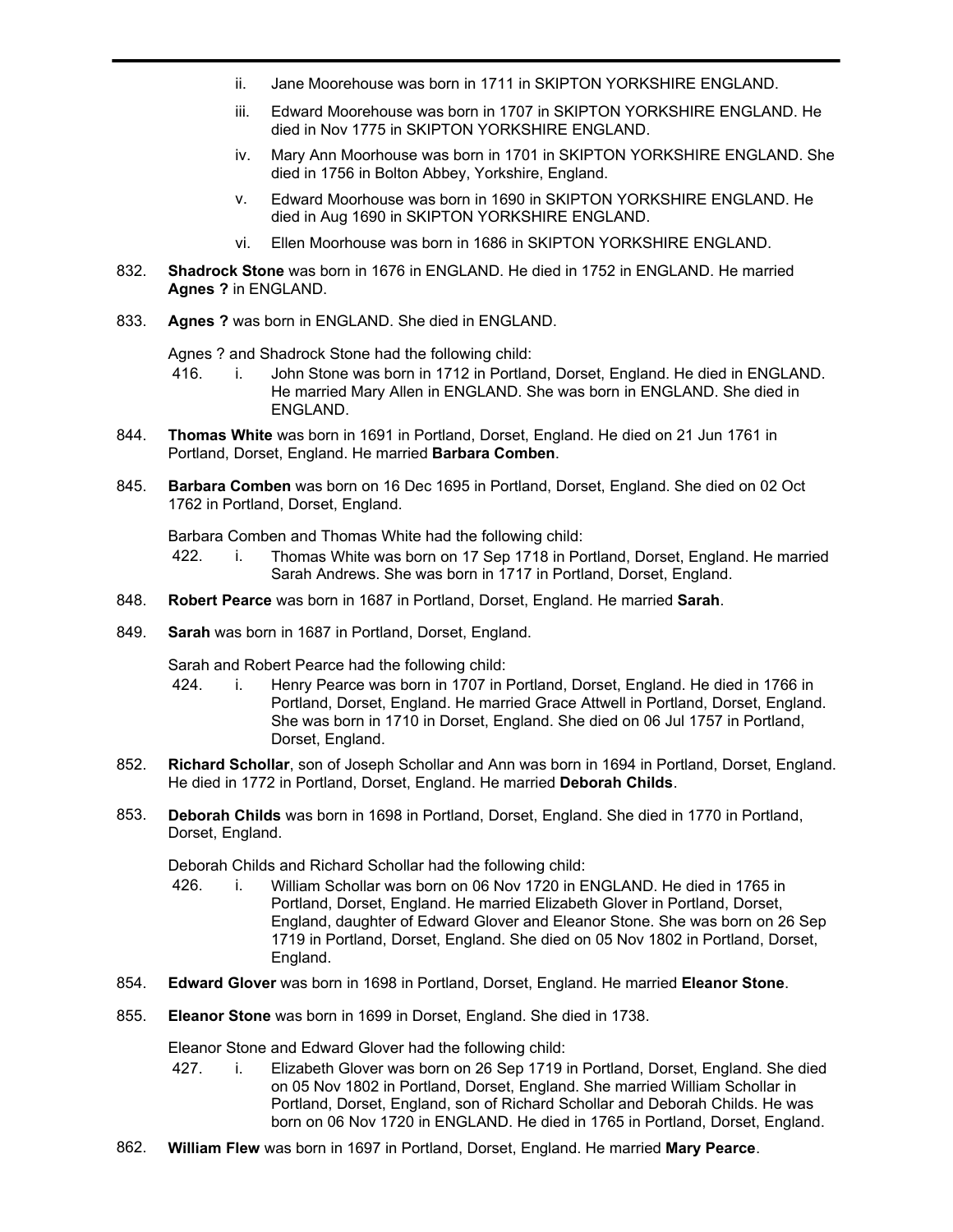### 863. **Mary Pearce** was born in 1697 in Portland, Dorset, England.

Mary Pearce and William Flew had the following child:

431. i. Susanna Flew was born in 1725 in Portland, Dorset, England. She died in 1763 in Portland, Dorset, England. She married Henry Attwooll. He was born in 1725 in Portland, Dorset, England. He died in 1792 in Portland, Dorset, England.

### **Generation 11**

- **John BLAKEY**, son of Walter BLAKEY and Jane Mrs Walter BLAKEY was born in 1641 in Otley, 1604. Yorkshire, England. He died in 1699 in Otley, Yorkshire, England. He married **Mary HEBDEN**.
- **Mary HEBDEN**, daughter of Thomas Hebden and Ellen Eleanor Guyer was born in 1635 in Otley, 1605. Yorkshire, England.

Mary HEBDEN and John BLAKEY had the following child:

- 802. i. John Blakey was born in 1675 in Ilkley, Yorkshire, England. He died before 14 Jul 1750 in Ilkley, Yorkshire, England. He married Mary Maria Robinson, daughter of Thomas Robinson and Jane ROBINSON. She was born in 1677 in Ilkley, Yorkshire, England. She died in 1733 in Ilkley, Yorkshire, England. .
- **Thomas Robinson** was born in 1633 in Ilkley, Yorkshire, England. He died in 1736 in Ilkley, 1606. Yorkshire, England. He married **Jane ROBINSON**.
- 1607. **Jane ROBINSON** was born in 1638.

Jane ROBINSON and Thomas Robinson had the following children:

- 803. i. Mary Maria Robinson was born in 1677 in Ilkley, Yorkshire, England. She died in 1733 in Ilkley, Yorkshire, England. She married John Blakey, son of John BLAKEY and Mary HEBDEN. He was born in 1675 in Ilkley, Yorkshire, England. He died before 14 Jul 1750 in Ilkley, Yorkshire, England.
	- ii. William ROBINSON was born in 1687 in Addingham, Yorkshire, England. He died in Apr 1739 in Addingham, Yorkshire, England.
	- iii. Thomas ROBINSON was born in 1683 in Addingham, Yorkshire, England.
	- iv. Abel ROBINSON was born in 1679 in Addingham, Yorkshire, England. He died in Oct 1749 in Addingham, Yorkshire, England.
	- v. Francis ROBINSON was born in 1677 in Addingham, Yorkshire, England. He died in Jul 1703 in Addingham, Yorkshire, England.
	- vi. Ellen Helena Robinson was born in 1674 in Ilkley, Yorkshire, England. She died in 1675 in Ilkley, Yorkshire, England.
	- vii. Margaret ROBINSON was born in 1674 in Addingham, Yorkshire, England.
- **Edward Moorehouse**, son of Edward Moorhouse and Anne Boocock was born on 20 Jan 1628 in 1612. SKIPTON YORKSHIRE ENGLAND. He died on 01 Dec 1658 in SKIPTON YORKSHIRE ENGLAND. He married **Jane Sugden**.
- **Jane Sugden**, daughter of Christopher Sugden and Mary Shyres was born in 1619 in SKIPTON 1613. YORKSHIRE ENGLAND. She died after 1657 in Keighley, Yorkshire, England.

Jane Sugden and Edward Moorehouse had the following child:

- 806. i. William MOOREHOUSE was born in 1657 in SKIPTON YORKSHIRE ENGLAND. He died in May 1713 in SKIPTON YORKSHIRE ENGLAND. He married Ellen MOORHOUSE. She was born in 1666 in SKIPTON YORKSHIRE ENGLAND.
- **Joseph Schollar** was born in 1670 in Portland, Dorset, England. He died in 1730 in Portland, 1704. Dorset, England. He married **Ann**.
- 1705. **Ann** was born in 1674 in Portland, Dorset, England. She died in 1701 in Portland, Dorset, England.

Ann and Joseph Schollar had the following child:

852. i. Richard Schollar was born in 1694 in Portland, Dorset, England. He died in 1772 in Portland, Dorset, England. He married Deborah Childs. She was born in 1698 in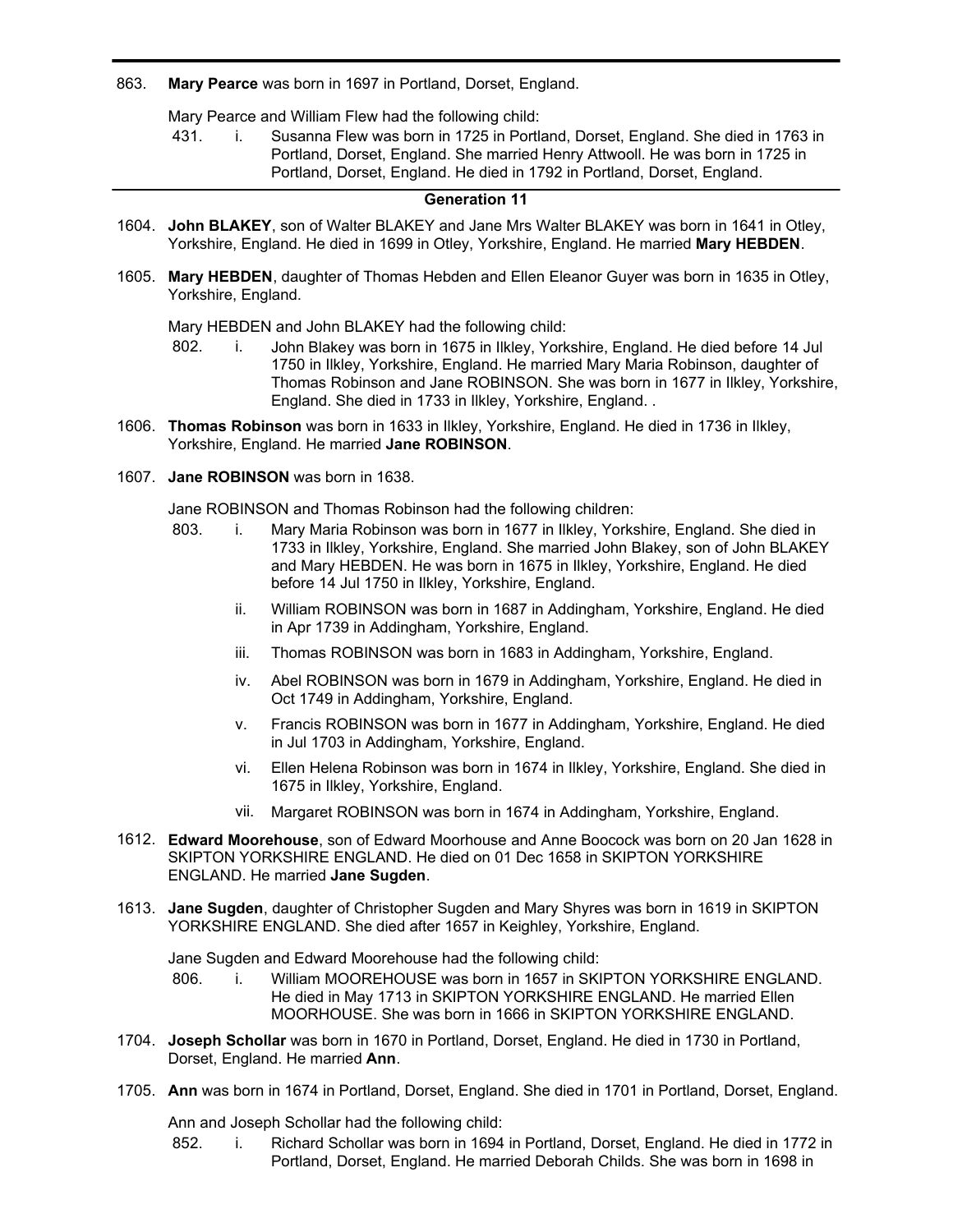### Portland, Dorset, England. She died in 1770 in Portland, Dorset, England.

### **Generation 12**

- **Walter BLAKEY**, son of John Blakey was born in 1605 in Bingley, Yorkshire, , England. He died in 3208. 1693 in Otley, Yorkshire, England. He married **Jane Mrs Walter BLAKEY**.
- 3209. **Jane Mrs Walter BLAKEY** was born in 1605. She died in 1672 in Otley, Yorkshire, England.

Jane Mrs Walter BLAKEY and Walter BLAKEY had the following children:

- 1604. i. John BLAKEY was born in 1641 in Otley, Yorkshire, England. He died in 1699 in Otley, Yorkshire, England. He married Mary HEBDEN, daughter of Thomas Hebden and Ellen Eleanor Guyer. She was born in 1635 in Otley, Yorkshire, England.
	- ii. Major Blakey was born in 1645 in YORKSHIRE ENGLAND. He died in 1722 in YORKSHIRE ENGLAND.
- **Thomas Hebden**, son of William Hebden and Margaret Brown was born in 1598 in Newall with 3210. Clifton, Otley, Yorkshire, England. He died before 10 Mar 1641 in Otley, Yorkshire, England. He married **Ellen Eleanor Guyer**.
- **Ellen Eleanor Guyer** was born in 1595 in Otley, Yorkshire, England. She died before 14 Jul 1664 3211. in Otley, Yorkshire, England.

Ellen Eleanor Guyer and Thomas Hebden had the following child:

- 1605. i. Mary HEBDEN was born in 1635 in Otley, Yorkshire, England. She married John BLAKEY, son of Walter BLAKEY and Jane Mrs Walter BLAKEY. He was born in 1641 in Otley, Yorkshire, England. He died in 1699 in Otley, Yorkshire, England.
- **Edward Moorhouse**, son of John Moorhouse was born in 1566 in SKIPTON YORKSHIRE 3224. ENGLAND. He died in Dec 1643 in SKIPTON YORKSHIRE ENGLAND. He married **Anne Boocock** on 20 Jul 1606 in SKIPTON YORKSHIRE ENGLAND.
- **Anne Boocock** was born in 1581 in SKIPTON YORKSHIRE ENGLAND. She died on 01 Jun 1655 3225. in SKIPTON YORKSHIRE ENGLAND.

Anne Boocock and Edward Moorhouse had the following children:

- 1612. i. Edward Moorehouse was born on 20 Jan 1628 in SKIPTON YORKSHIRE ENGLAND. He died on 01 Dec 1658 in SKIPTON YORKSHIRE ENGLAND. He married Jane Sugden, daughter of Christopher Sugden and Mary Shyres. She was born in 1619 in SKIPTON YORKSHIRE ENGLAND. She died after 1657 in Keighley, Yorkshire, England.
	- ii. Robert Moorhouse was born on 20 Apr 1631 in SKIPTON YORKSHIRE ENGLAND. He died on 01 Jan 1700 in SKIPTON YORKSHIRE ENGLAND.
	- iii. Margaret Moorhouse was born in 1621 in SKIPTON YORKSHIRE ENGLAND. She died in Jul 1676 in SKIPTON YORKSHIRE ENGLAND.
	- iv. Mary Morehouse was born on 06 Jan 1614 in Roxbury, Suffolk, England. She died in Jul 1676 in SKIPTON YORKSHIRE ENGLAND.
	- v. Anne MOORHOUSE was born on 15 Aug 1609 in YORKSHIRE ENGLAND. She died on 11 Dec 1695 in SKIPTON YORKSHIRE ENGLAND.
	- vi. William Moorhouse was born in 1618. He died in 1671.
	- vii. John Moorhouse was born in 1612 in Otley, Yorkshire, England. He died in Nov 1681 in Otley, Yorkshire, England.
	- viii. Thomas Moorhouse was born in 1607 in Kirkburton, Yorkshire, England. He died in 1663 in Kirkburton, Yorkshire, England.
	- ix. Nicholas Moorhouse was born on 20 Jan 1628 in SKIPTON YORKSHIRE ENGLAND. He died in Aug 1671 in SKIPTON YORKSHIRE ENGLAND.
	- x. Mary Marie Moorhouse was born in 1615 in SKIPTON YORKSHIRE ENGLAND.
- **Christopher Sugden**, son of Robert Sugden and Jane Sharpe was born in 1586 in Keighley, 3226.Yorkshire, England. He married **Mary Shyres**.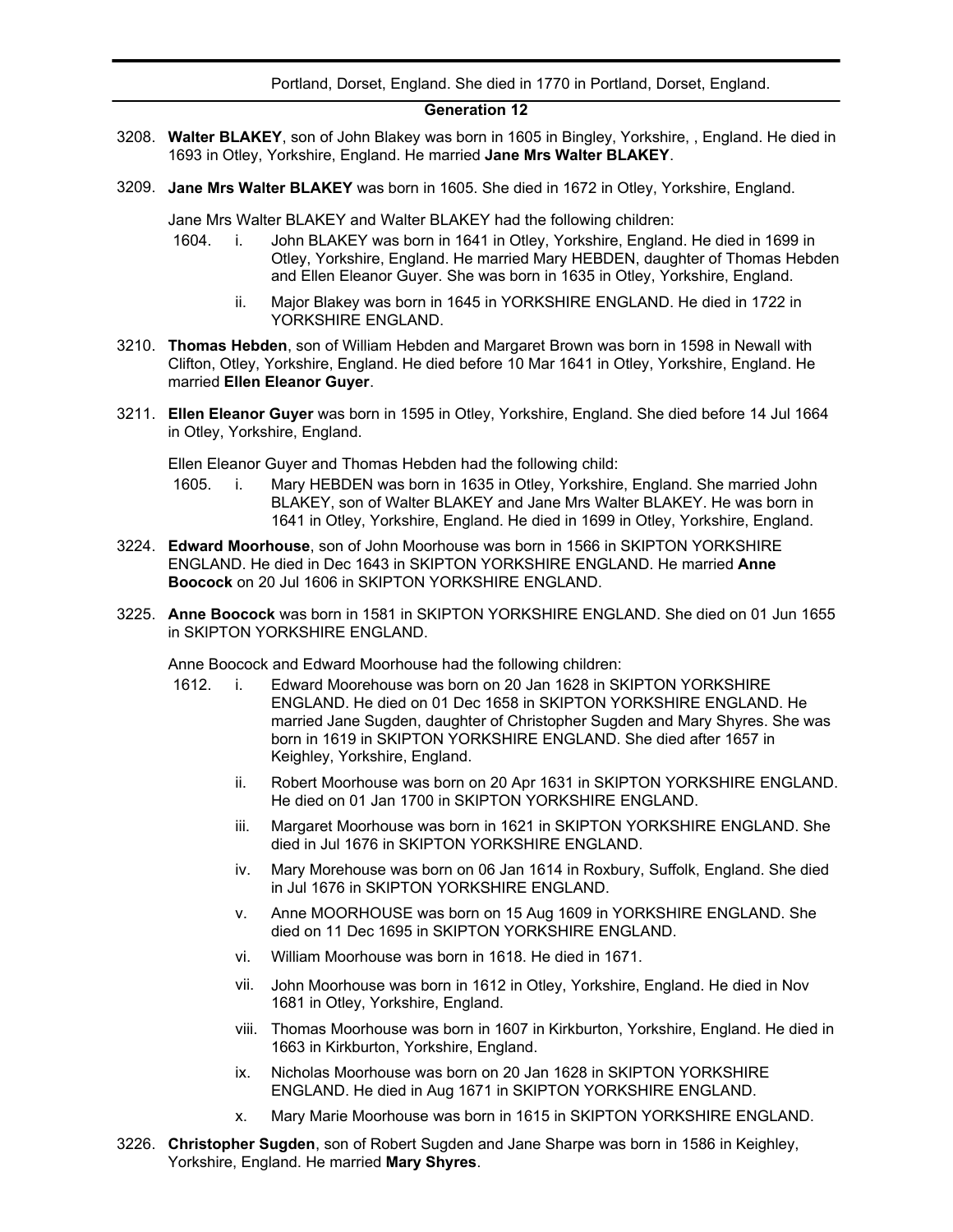**Mary Shyres** was born in 1589 in Keighley, Yorkshire, England. She died on 10 Oct 1631 in 3227. Keighley, Yorkshire, England.

Mary Shyres and Christopher Sugden had the following child:

1613. i. Jane Sugden was born in 1619 in SKIPTON YORKSHIRE ENGLAND. She died after 1657 in Keighley, Yorkshire, England. She married Edward Moorehouse, son of Edward Moorhouse and Anne Boocock. He was born on 20 Jan 1628 in SKIPTON YORKSHIRE ENGLAND. He died on 01 Dec 1658 in SKIPTON YORKSHIRE ENGLAND.

# **Generation 13**

6416. **John Blakey** was born in 1553 in Bingley, Yorkshire, , England. He died in 1617 in Denton, Otley..

John Blakey had the following children:

- 3208. i. Walter BLAKEY was born in 1605 in Bingley, Yorkshire, , England. He died in 1693 in Otley, Yorkshire, England. He married Jane Mrs Walter BLAKEY. She was born in 1605. She died in 1672 in Otley, Yorkshire, England.
	- ii. Elizabeth Blakey was born in 1595 in Bingley..
	- iii. John Blakey was born in 1594 in Bingley..
- John Blakey had the following child:

i. Margaret Blakey was born in 1597 in Bingley..

- 6420. **William Hebden** was born in Ripley, Indiana, USA. He married **Margaret Brown**.
- **Margaret Brown** was born in 1552 in SKIPTON YORKSHIRE ENGLAND. She died in 1627 in 6421. Otley, Marion, Iowa, USA.

Margaret Brown and William Hebden had the following child:

- 3210. i. Thomas Hebden was born in 1598 in Newall with Clifton, Otley, Yorkshire, England. He died before 10 Mar 1641 in Otley, Yorkshire, England. He married Ellen Eleanor Guyer. She was born in 1595 in Otley, Yorkshire, England. She died before 14 Jul 1664 in Otley, Yorkshire, England.
- **John Moorhouse**, son of Thomas Moorhouse and Margaret Moorhouse was born in 1547 in 6448. SKIPTON YORKSHIRE ENGLAND. He died in 1598 in SKIPTON YORKSHIRE ENGLAND.

John Moorhouse had the following children:

- 3224. i. Edward Moorhouse was born in 1566 in SKIPTON YORKSHIRE ENGLAND. He died in Dec 1643 in SKIPTON YORKSHIRE ENGLAND. He married Anne Boocock on 20 Jul 1606 in SKIPTON YORKSHIRE ENGLAND. She was born in 1581 in SKIPTON YORKSHIRE ENGLAND. She died on 01 Jun 1655 in SKIPTON YORKSHIRE ENGLAND.
	- ii. Joanne Moorhouse was born in 1573 in SKIPTON YORKSHIRE ENGLAND. She died in 1602.
	- iii. Joan Moorhouse was born in 1594.
- **Robert Sugden**, son of John SUGDEN and Margaret Denton was born in 1555 in Keighley, 6452. Yorkshire, England. He died about 1617 in Keighley, Yorkshire, England. He married **Jane Sharpe** on 12 Jan 1573 in Keighley, Yorkshire, England.
- **Jane Sharpe** was born in 1554 in Keighley, Yorkshire, England. She died in 1587 in Keighley, 6453. Yorkshire, England.

Jane Sharpe and Robert Sugden had the following child:

3226. i. Christopher Sugden was born in 1586 in Keighley, Yorkshire, England. He married Mary Shyres. She was born in 1589 in Keighley, Yorkshire, England. She died on 10 Oct 1631 in Keighley, Yorkshire, England.

# **Generation 14**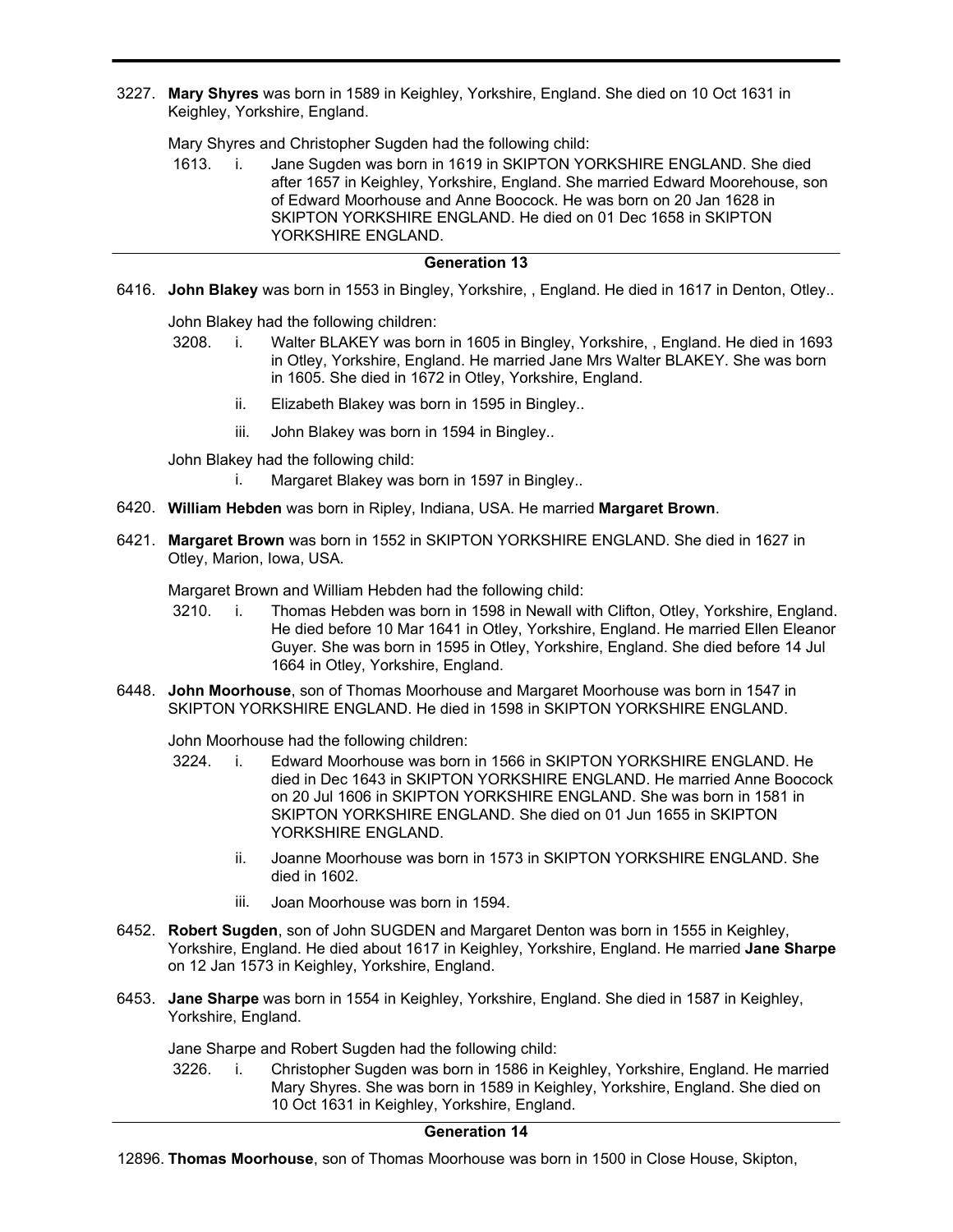Yorkshire, England. He married **Margaret Moorhouse**.

12897. **Margaret Moorhouse** was born in 1500.

12896.

Margaret Moorhouse and Thomas Moorhouse had the following children:

- 6448. i. John Moorhouse was born in 1547 in SKIPTON YORKSHIRE ENGLAND. He died in 1598 in SKIPTON YORKSHIRE ENGLAND.
	- ii. Thomas Moorhouse was born in 1551 in SKIPTON YORKSHIRE ENGLAND. He died in 1598 in SKIPTON YORKSHIRE ENGLAND.
- 12904. John SUGDEN was born in 1530 in West Riding Yorkshire England. He died about 1578 in YORKSHIRE ENGLAND. He married **Margaret Denton**.
- **Margaret Denton**, daughter of Richard Denton and Gennett Banyster was born in 1535 in 12905. Ovenden Halifax West Riding, Yorkshire, England. She died in 1580 in ENGLAND.

Margaret Denton and John SUGDEN had the following child:

6452. i. Robert Sugden was born in 1555 in Keighley, Yorkshire, England. He died about 1617 in Keighley, Yorkshire, England. He married Jane Sharpe on 12 Jan 1573 in Keighley, Yorkshire, England. She was born in 1554 in Keighley, Yorkshire, England. She died in 1587 in Keighley, Yorkshire, England.

### **Generation 15**

#### 25792. **Thomas Moorhouse**.

Thomas Moorhouse had the following child:

- 12896. i. Thomas Moorhouse was born in 1500 in Close House, Skipton, Yorkshire, England. He married Margaret Moorhouse. She was born in 1500.
- **Richard Denton**, son of James DENTON was born in 1504 in HALIFAX YORKSHIRE ENGLAND. 25810. He died on 10 Sep 1548 in HALIFAX YORKSHIRE ENGLAND. He married **Gennett Banyster**.
- **Gennett Banyster** was born in 1527 in HALIFAX YORKSHIRE ENGLAND. She died on 03 Aug 25811. 1561 in HALIFAX YORKSHIRE ENGLAND.

Gennett Banyster and Richard Denton had the following children:

- 12905. i. Margaret Denton was born in 1535 in Ovenden Halifax West Riding, Yorkshire, England. She died in 1580 in ENGLAND. She married John SUGDEN. He was born in 1530 in West Riding Yorkshire England. He died about 1578 in YORKSHIRE ENGLAND.
	- ii. Samuel Denton was born on 03 Aug 1561 in HALIFAX YORKSHIRE ENGLAND. He died in 1550 in , , , England.
	- iii. Janet Denton was born in 1549 in HALIFAX YORKSHIRE ENGLAND. She died in , , , England.
	- iv. John Denton was born on 29 Sep 1548 in HALIFAX YORKSHIRE ENGLAND. He died in 1550 in , , , England.
	- v. Richard Denton was born in 1536 in West Riding Yorkshire England. He died on 02 Mar 1599 in , , , England.
	- vi. Richard Denton was born in 1557 in Worley, Yorkshire, , England. He died on 09 Dec 1619 in , Hertfordshire, , England.

# **Generation 16**

**James DENTON** was born in 1470 in HALIFAX YORKSHIRE ENGLAND. He died on 23 Feb 1532 51620. in , , , England.

James DENTON had the following children:

25810. i. Richard Denton was born in 1504 in HALIFAX YORKSHIRE ENGLAND. He died on 10 Sep 1548 in HALIFAX YORKSHIRE ENGLAND. He married Gennett Banyster. She was born in 1527 in HALIFAX YORKSHIRE ENGLAND. She died on 03 Aug 1561 in HALIFAX YORKSHIRE ENGLAND.